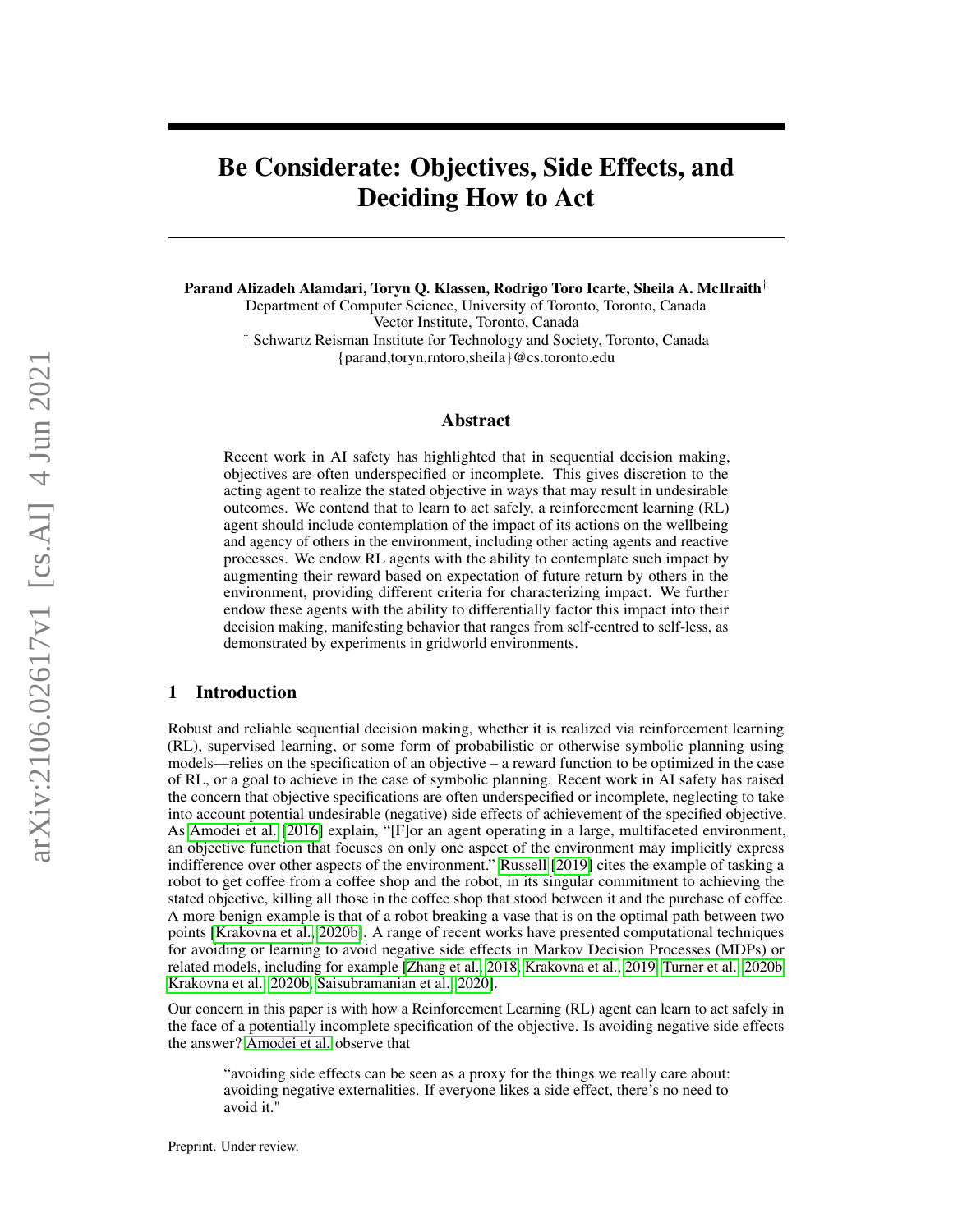In the spirit of this observation, we contend that to act safely an agent should contemplate the impact of its actions on the wellbeing and agency of others in the environment, including both other acting agents as well as passive or reactive processes such as climate or waterways. Indeed, what may be construed as a positive effect for one agent may be a negative effect for another.

Here we endow RL agents with the ability to consider in their learning the future welfare and continued agency of those that act or react in the environment. This is in contrast to some recent work on side effects that takes into account only how the agent's actions will affect its own future abilities [Krakovna et al.](#page-10-3) [\[2019\]](#page-10-3), [Turner et al.](#page-11-1) [\[2020b\]](#page-11-1), [Krakovna et al.](#page-10-2) [\[2020b\]](#page-10-2). We do so by augmenting the RL agent's reward with an auxilliary reward that reflects different functions of expected future return. In its most general case, we make no assumptions about the number of agents that exist in the environment, their actions, or their transition functions. However we show how individual or groups of agents can be distinguished and differentially considered in learning. We further endow these agents with the ability to control the degree to which impact on self versus others factors into their learning, resulting in behavior that ranges from self-centred to self-less. Experiments in gridworld environments illustrate qualitative and quantitative properties of the proposed approach.

# 2 Preliminaries

In this section, we review relevant definitions and notation.

RL agents learn policies from experience. When the problem is fully-observable, it's standard to model the environment as a Markov Decision Process (MDP) [\[Sutton and Barto, 2018\]](#page-11-3). We describe an MDP as a tuple  $\langle S, A, T, r, \gamma \rangle$  where S is a finite set of states, A is a finite set of actions,  $T(s_{t+1}|s_t, a_t)$  gives the probability of transitioning to state  $s_{t+1}$  when taking action  $a_t$  in state  $s_t$ ,  $r : S \times A \times S \to \mathbb{R}$  is the reward function, and  $\gamma$  is the discount factor. Sometimes an MDP can also include a designated initial state  $s_0 \in S$ .

When the agent takes an action  $a_t \in A$  in a state  $s_t \in S$ , as result it ends up in a new state  $s_{t+1}$  drawn from the distribution  $T(s_{t+1}|s_t, a_t)$ , and receives the reward  $r_{t+1} = r(s_t, a_t, s_{t+1})$ . A *terminal state* in an MDP is a state s which can never be exited – i.e.,  $T(s|s, a) = 1$  for every action a – and from which no further reward can be gained – i.e.,  $r(s, a, s) = 0$  for every action a.

A *policy* is a (possibly stochastic) mapping from states to actions. Given a policy  $\pi$ , the *value* of a state s is the *expected return* of that state, that is, the expected sum of (discounted) rewards that the agent will get by following the policy  $\pi$  starting in s. That can be expressed using the value function  $V^{\pi}$ , defined as  $V^{\pi}(s) = \mathbb{E}_{\pi} \left[ \sum_{k=0}^{\infty} \gamma^{k} \cdot r_{t+k+1} \mid s_t = s \right]$  where the  $\mathbb{E}_{\pi}$  notation means that in the expectation, the action in each state  $s_t, s_{t+1}, \ldots$  is selected according to the policy  $\pi$ . Note that the discount factor  $\gamma$  determines how much less valuable it is to receive rewards in the future instead of the present. An optimal policy will maximize the value of every state. The optimal value function  $V^*$ is the value function of an optimal policy.

Similarly to with the value function, a value (called a Q-value) can be associated with a state-action pair:  $Q^{\pi}(s, a) = \mathbb{E}_{\pi} \left[ \sum_{k=0}^{\infty} \gamma^{k} \cdot r_{t+k+1} \mid s_t = s, a_t = a \right]$ . Note that here, the first action selected is necessarily a, but the policy  $\pi$  is followed afterwards. The optimal Q-function is the Q-function  $Q^*$ corresponding to an optimal policy. Note also that given the optimal Q-function  $Q^*$ , an optimal policy can be recovered as follows: for each state s, choose an action a such that  $Q^*(s, a)$  is maximized.

In RL, the agent is tasked with trying to maximize reward, but is not given complete knowledge about the environment's dynamics (i.e., the transition function  $T$  and reward function  $R$ ). As a result, the agent has to explore to learn how to get reward. We refer the reader to [Sutton and Barto'](#page-11-3)s [2018](#page-11-3) textbook for further details on RL, but note that Q-learning [\[Watkins and Dayan, 1992\]](#page-11-4) is an RL algorithm that learns a policy by learning approximations of the optimal Q-values (without ever learning the transition dynamics).

# <span id="page-1-0"></span>3 Approach: Considering others

In Section [1,](#page-0-0) we suggested that to act safely an acting agent should contemplate the impact of its actions on the welfare and continued agency of those that act or react in the environment. In this section, we present several formulations that address this aspiration. To this end, we conceive an environment which may feature various, potentially un-named, agents. We consider a simplified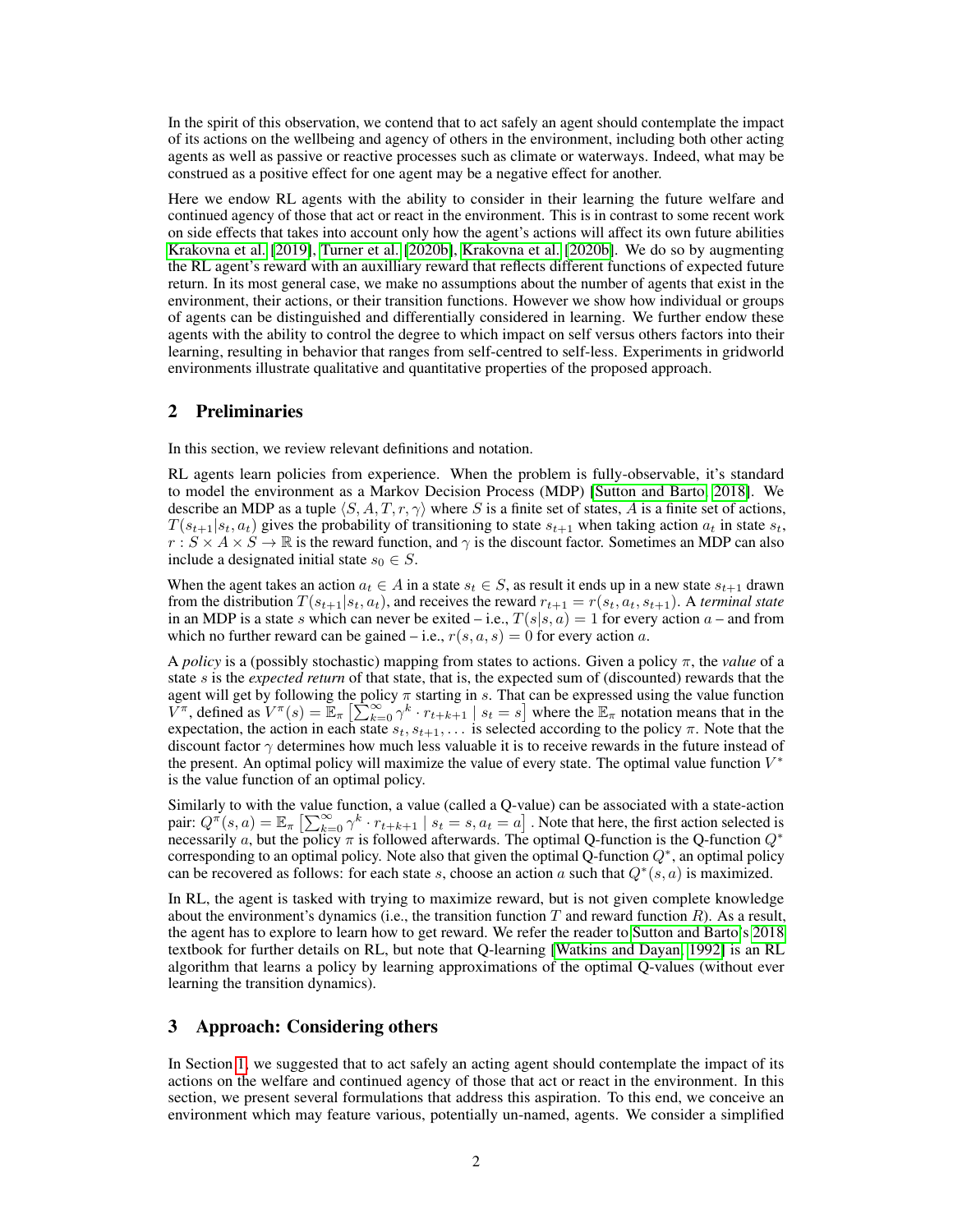setting in which we assume that first the acting agent acts in isolation, but after its policy leads to a terminal state, other agents can act. Those others are not learning their behavior; rather, they subscribe to some previously learned or acquired policies or behaviors. We assume the acting agent must learn how to act in consideration of others, *but* with limited knowledge of others in the environment. In the most general case, the acting agent need not know what agents exist in the environment, nor their objectives, actions or transition systems. Rather we assume a distribution over value functions that serves to capture how the world may purposefully evolve in the future, and we use this as a proxy for evaluating the welfare and continued agency of those that act or react in the environment.

In what follows, we present several different formulations for augmenting the reward accrued by the acting agent, by considering its effect on others in the environment. In all cases, this accrued reward is some function of the distribution over value functions, and we present several formulations that optimize for different criteria. These formulations are consistently paired with "caring" coefficients, hyperparameters that control the degree to which the acting agent factors into its decision making its effect on others versus itself. This enables the agent's decision making to range from selfish – oblivious to its impact on others – all the way to selfless, where it subjugates its own reward in service of the welfare of others.

In Section [4](#page-5-0) we illustrate qualitative behavior manifest by different argumented rewards, and the quantitative impact of the caring coefficients on agents' reward.

### 3.1 Using information about value functions

We wish to augment our acting (RL) agent's reward with an auxiliary reward that reflects the impact of its choice of actions on future agency and wellbeing of others in the environment. We assume the acting agent has access to a distribution over value functions. In particular, suppose that we have a finite set V of possible value functions  $V : S \to \mathbb{R}$ , and a probability distribution  $P(V)$  over that set. Note that we don't have to commit to how many agents there are (or what their actions are). It could be that each  $V \in V$  corresponds to a different agent, that the set reflects all possible value functions of a unique agent, or anything in between. Also, each  $V \in V$  could reflect some aggregation of the value functions of all or some of the agents.

We can then modify the acting agent's reward function  $r_1$  to incorporate an auxiliary reward, yielding the new reward function  $r_{value}$  below:

<span id="page-2-0"></span>
$$
r_{\text{value}}(s, a, s') = \begin{cases} \alpha_1 \cdot r_1(s, a, s') & \text{if } s' \text{ is not terminal} \\ \alpha_1 \cdot r_1(s, a, s') + \gamma \cdot \alpha_2 \cdot \sum_{V \in \mathcal{V}} \mathsf{P}(V) \cdot V(s') & \text{if } s' \text{ is terminal} \end{cases} \tag{1}
$$

Note that using this reward with an RL agent requires being able to identify a terminal state  $s'$  when the agent's in it.

**Caring coefficients:** The hyperparameters  $\alpha_1$  and  $\alpha_2$  are real numbers that determine the degree to which the aggregate reward,  $r_{\text{value}}(s, a, s')$ , is informed by the reward of the acting agent (via  $\alpha_1$ ) and the discounted future return of the environment (via  $\alpha_2$ ). As we will see in Section [4,](#page-5-0) if  $\alpha_1 = 1$  and  $\alpha_2 = 0$ , we just get the original reward function where the acting agent only values its own reward. The agent is oblivious to its impact on others in its environment. If  $\alpha_1 = 0$ , then the acting agent entirely ignores any reward it garners directly from its actions.

Note that future activity does not have to start in exactly the same state at which the acting agent ended. V can be defined so that  $V(s')$  gives the expected return of future activity considered over a known distribution of starting states, given that the acting agent ended in  $s'$ .

Observe that the auxiliary reward,  $\sum$  $V\!\in\!\mathcal{V}$  $P(V) \cdot V(s')$ , can be written as a function of the form

 $F(V, P, s')$ , and can be thought of as assessing how good it is to terminate in s'. In formulations that follow, we will simply modify  $F(V, P, s')$  to manifest different reward.

Observe that for some possible reward functions for the acting agent and future value functions, the acting agent may have an incentive to avoid terminating states. The acting agent can avoid or delay the penalty for negative future return by not terminating. This incentive would typically be undesirable. However, it can be shown that under some circumstances, the acting agent's optimal policy will be terminating.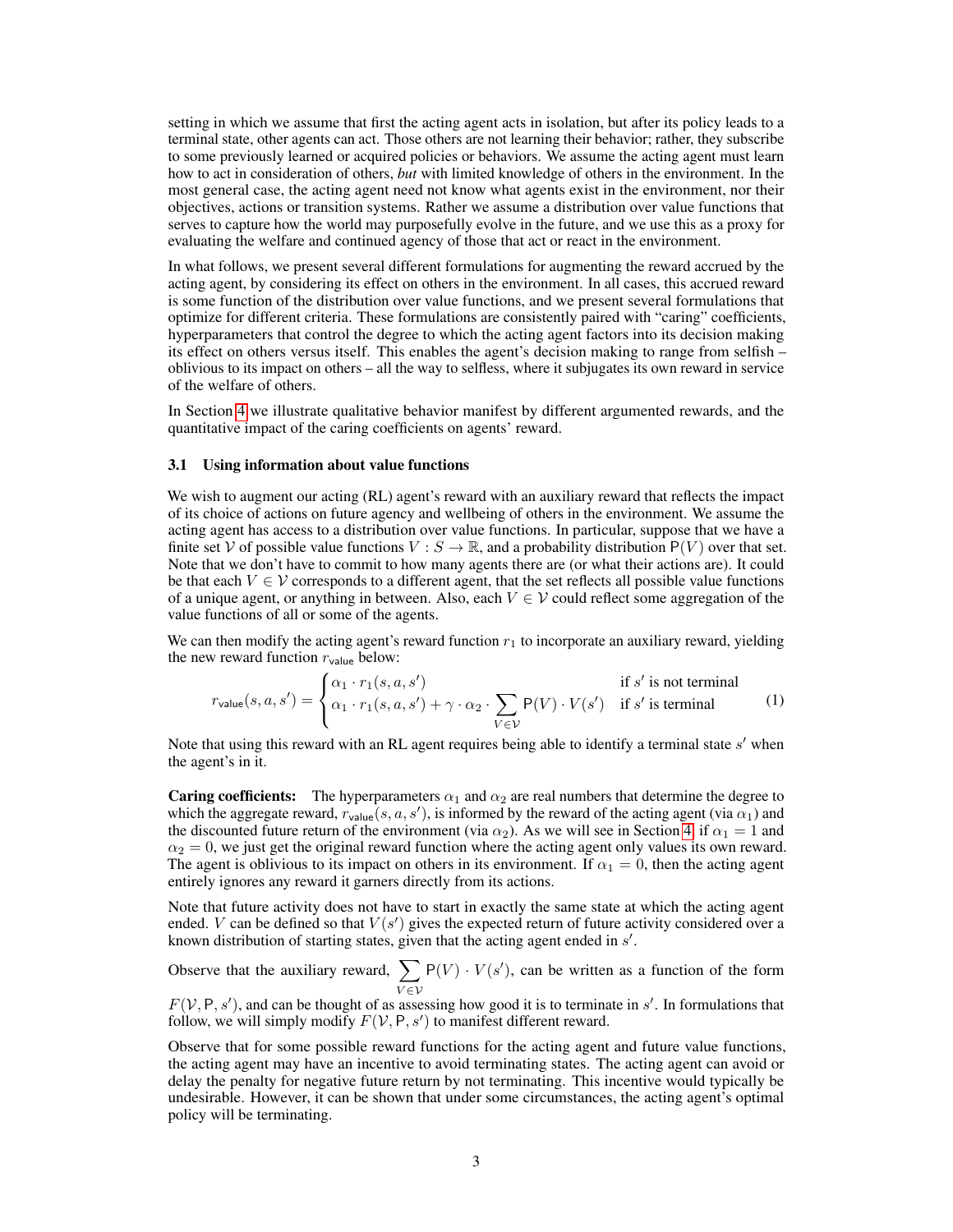**Definition 1** (terminating policy). Given an MDP with terminal states, a policy  $\pi$  is *terminating* if the probability of eventually reaching a terminal state by following  $\pi$  from any state is 1.

The following proposition and proof are similar to [\[Illanes et al., 2020,](#page-10-4) Theorem 1].

**Proposition 1.** Let  $M = \langle S, A, T, r_1, \gamma \rangle$  be an MDP where  $\gamma = 1$ , the reward function  $r_1$  is negative *everywhere, and there exists a terminating policy. Suppose* rvalue *is the reward function constructed from*  $r_1$  *according to [Equation 1,](#page-2-0) using some distribution*  $P(V)$ *. Then any optimal policy for the MDP*  $M' = \langle S, A, T, r_{value}, \gamma \rangle$  *with the modified reward will terminate with probability 1.* 

*Proof.* Suppose for contradiction that there is an optimal policy  $\pi^*$  for  $M'$  that is non-terminating. Then there is some state  $s \in S$  so that the probability of reaching a terminal state from s by following  $\pi^*$  is some value  $c < 1$ . Since rewards are negative everywhere, that means that  $V^{\pi^*}(s) = -\infty$ . On the other hand, any terminating policy gives a finite value to each state. Since there is a terminating policy for M there is one for  $\overline{M}$ , and so  $\pi^*$  cannot be an optimal policy.  $\Box$ 

### 3.1.1 Considering the worst case

Rewarding the acting agent based on the expected future return isn't the only option. An alternative is to give the acting agent the "worst case" future return, i.e., the return corresponding to the value function (with non-zero probability) that gives the least value to s', i.e.,  $F(\hat{V}, P, s') =$  $\min_{V \in \mathcal{V}: \mathsf{P}(V) > 0} V(s')$ , and so

<span id="page-3-0"></span>
$$
r_{\text{worst}}(s, a, s') = \begin{cases} \alpha_1 \cdot r_1(s, a, s') & \text{if } s' \text{ is not terminal} \\ \alpha_1 \cdot r_1(s, a, s') + \gamma \cdot \alpha_2 \cdot \begin{pmatrix} \min \\ V \in V : P(V) > 0 \end{pmatrix} & \text{if } s' \text{ is terminal} \end{cases}
$$
(2)

Using  $r_{\text{worst}}$  encourages the acting agent to maximize the worst case future return. This may be desirable for avoiding rare disastrous outcomes.

### 3.1.2 Avoiding negative change

The augmented reward functions we've considered so far don't just encourage the acting agent to avoid harming others, but they can encourage the acting agent to actively help others. We contrast this with the aspiration of avoiding negative side effects as explored by [Krakovna et al.](#page-10-3) [\[2019,](#page-10-3) [2020b\]](#page-10-2) and others. In their work, they investigate various "baselines" against which the effects of the acting agent's actions can be compared.

Here we just consider one of the simplest baselines – a comparison with the initial state. Suppose that there is a unique initial state  $s_0$ . We propose augmenting the acting agent's reward function with  $F(V, P, s') = \sum_{V \in V} P(V) \cdot \min(V(s'), V(s_0))$ . The ideas is to decrease the acting agent's reward when it decreases the expected future return, but to *not* increase the acting agent's reward for increasing that same expected return. Formally, the modified reward function would be

<span id="page-3-1"></span>
$$
r_{\text{neg}}(s, a, s') = \begin{cases} \alpha_1 \cdot r_1(s, a, s') & \text{if } s' \text{ is not terminal} \\ \alpha_1 \cdot r_1(s, a, s') + \gamma \cdot \alpha_2 \cdot \sum_{V \in \mathcal{V}} \mathsf{P}(V) \cdot \min(V(s'), V(s_0)) & \text{if } s' \text{ is terminal} \end{cases}
$$
(3)

To interpret this, suppose that  $\alpha_2 > 0$ . Note that the auxiliary reward in a terminal state s' depends on  $\min(V(s'), V(s_0))$  for each value function V (that has positive probability). So if  $V(s') < V(s_0)$ , that decreases the acting agent's reward, but if  $V(s') > V(s_0)$ , that is no better for the acting agent than if  $V(s') = V(s_0)$ . Intuitively, this seems related to the idea of avoiding negative side effects (though the optimal solution for the acting agent might still involve causing negative side effects and doing just enough good to counterbalance them).

### 3.2 Treating agents differently

To this point, we've utilized a distribution over value functions to capture the expected return on future behavior within the environment. The distribution has made no commitments to the existence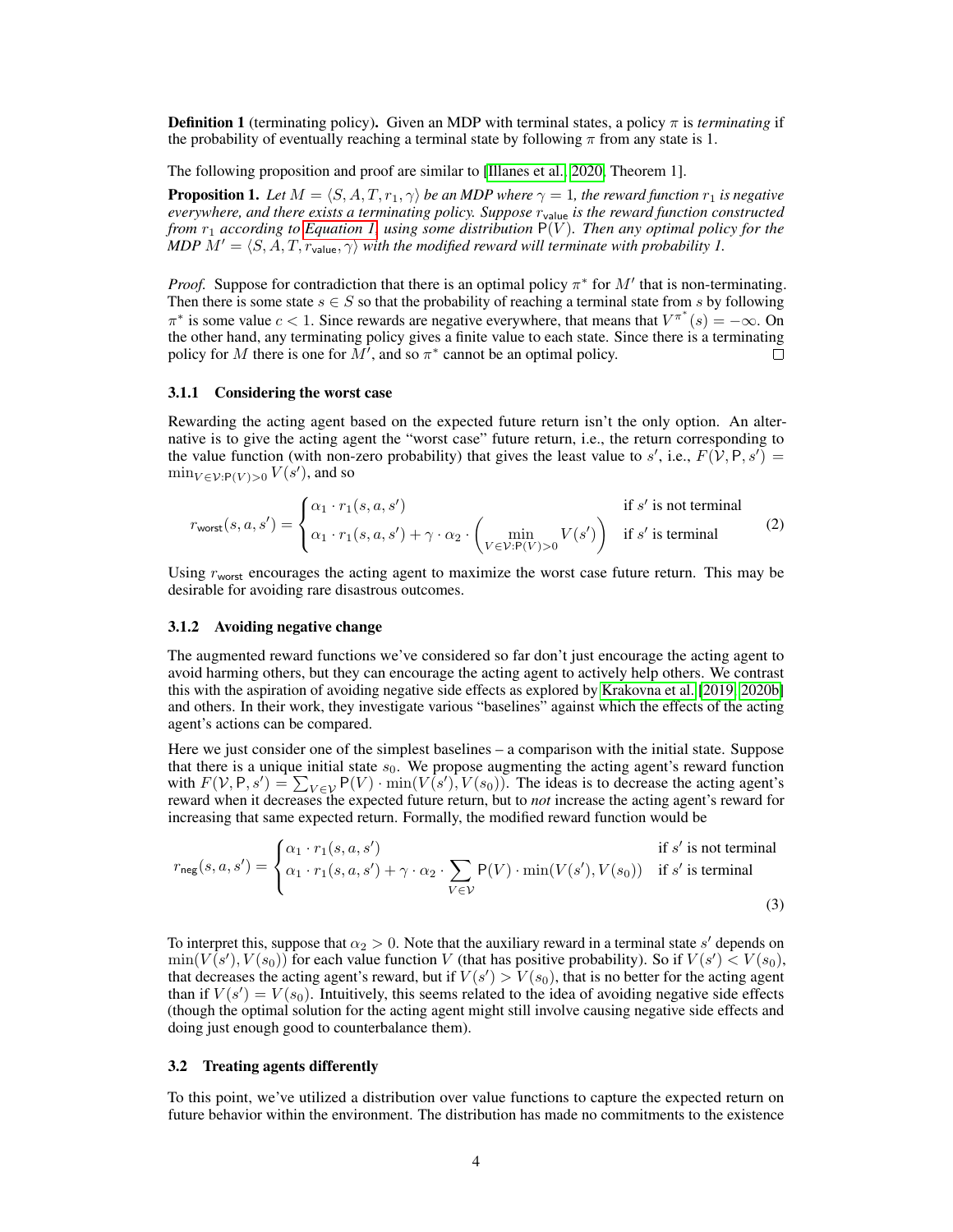of individual agents, their actions or transition functions. Here we assume that we additionally have indices,  $i = 1, \ldots, n$ , corresponding to different agents (we will assume the acting agent is agent 1).

Furthermore, for each agent  $i$ , we suppose we have a finite set of possible value functions  ${V_1^{(i)}, V_2^{(i)}, \ldots}$ , and P $(V_{ij})$  is the probability that  $V_j^{(i)}$  is the real value function for agent *i*. We could then have a separate caring coefficient  $\alpha_i$  for each agent i, and define the following reward function for the acting agent:

<span id="page-4-1"></span>
$$
r'_{\text{value}}(s, a, s') = \begin{cases} \alpha_1 \cdot r_1(s, a, s') & \text{if } s' \text{ is not terminal} \\ \alpha_1 \cdot r_1(s, a, s') + \gamma \sum_i \alpha_i \sum_j P(V_{ij}) \cdot V_j^{(i)}(s') & \text{if } s' \text{ is terminal} \end{cases} \tag{4}
$$

Considering individual agents raises the possibility of giving the acting agent reward at the end based not on the expected sum of returns of the other agents (which was what we just saw above), but by incorporating some notion of "fairness". For example, we could consider the expected return of the agent who would be worst-off.

$$
r_{\min}(s, a, s') = \begin{cases} \alpha_1 \cdot r_1(s, a, s') & \text{if } s' \text{ is not terminal} \\ \alpha_1 \cdot r_1(s, a, s') + \gamma \min_i \alpha_i \sum_j P(V_{ij}) \cdot V_j^{(i)}(s') & \text{if } s' \text{ is terminal} \end{cases}
$$
(5)

This is inspired by the maximin (or "Rawlsian") social welfare function, which measures social welfare in terms of the utility of the worst-off agent [see, e.g., [Sen, 1974\]](#page-11-5).

Using information about options: Another related formulation that we have explored is to use preexisting *options* [\[Sutton et al., 1999\]](#page-11-6), with or alternatively without associated value functions, to capture skills or capabilities that reflect the purposeful agency of other agents. The initiation sets of options then become desirable terminating states for the acting agent's optimization, to ensure that all options remain executable and thus skills and capabilities in the environment remain executable, or to additionally maximize their return. Further discussion of options in this context can be found in the supplementary material.

## <span id="page-4-0"></span>3.3 Agents acting simultaneously

To this point, the acting agent has been contemplating the impact of its actions on the ability of (other) agents to act in the *future*, following completion of its policy. Clearly there is also utility in considering the case where multiple agents co-exist in the environment simultaneously. On the one hand, the actions of other agents resulting from execution of their fixed policies could affect the state of the world, effectively making the environment more stochastic from the perspective of the acting agent. Further, the acting agent that is caring may wish to contemplate the impact of its actions on these acting agents during execution of its policy. For example, in our Craft environment, if the acting agent takes a tool from the toolshed and carries it around for its entire shift, even though it long ago ceased to need the tool, then this delays or precludes other agents who might need the tool from completing their tasks until after the acting agent is done. In the formulation that follows, we endow the acting agent with the ability to consider the impact of its actions on other agents *during the execution* of its policy, rather than in the future, and to factor this into policy construction. In so doing, a caring agent should trade off the ease of keeping the tool from the effort to return it so that it's available for other agents that might wish to use it. We once again use the set up where the acting agent is constructing a policy but other agents are assumed to be executing fixed policies.

One way to extend our models to handle this case is as follows. Instead of assuming a distribution over value functions, we will assume a distribution over reward functions. In particular, for each agent *i*, we have a set of possible reward functions  $r_j^{(i)}$  and a probability distribution  $P(r_{ij})$  which indicates the likelihood that  $r_j^{(i)}$  is the real reward function for agent *i*. In addition, we assume that each agent (other than the *first*, or as we have been calling it, *acting* agent) follows a fixed policy to ensure that the overall problem is Markovian. With that, we can give the acting agent a fraction of the expected reward that the other agents are believed to have received:

$$
r_{\text{sim}}(s, a, s') = \alpha_1 \cdot r_1(s, a, s') + \sum_i \alpha_i \cdot \sum_j P(r_{ij}) \cdot r_j^{(i)}(s, a, s'). \tag{6}
$$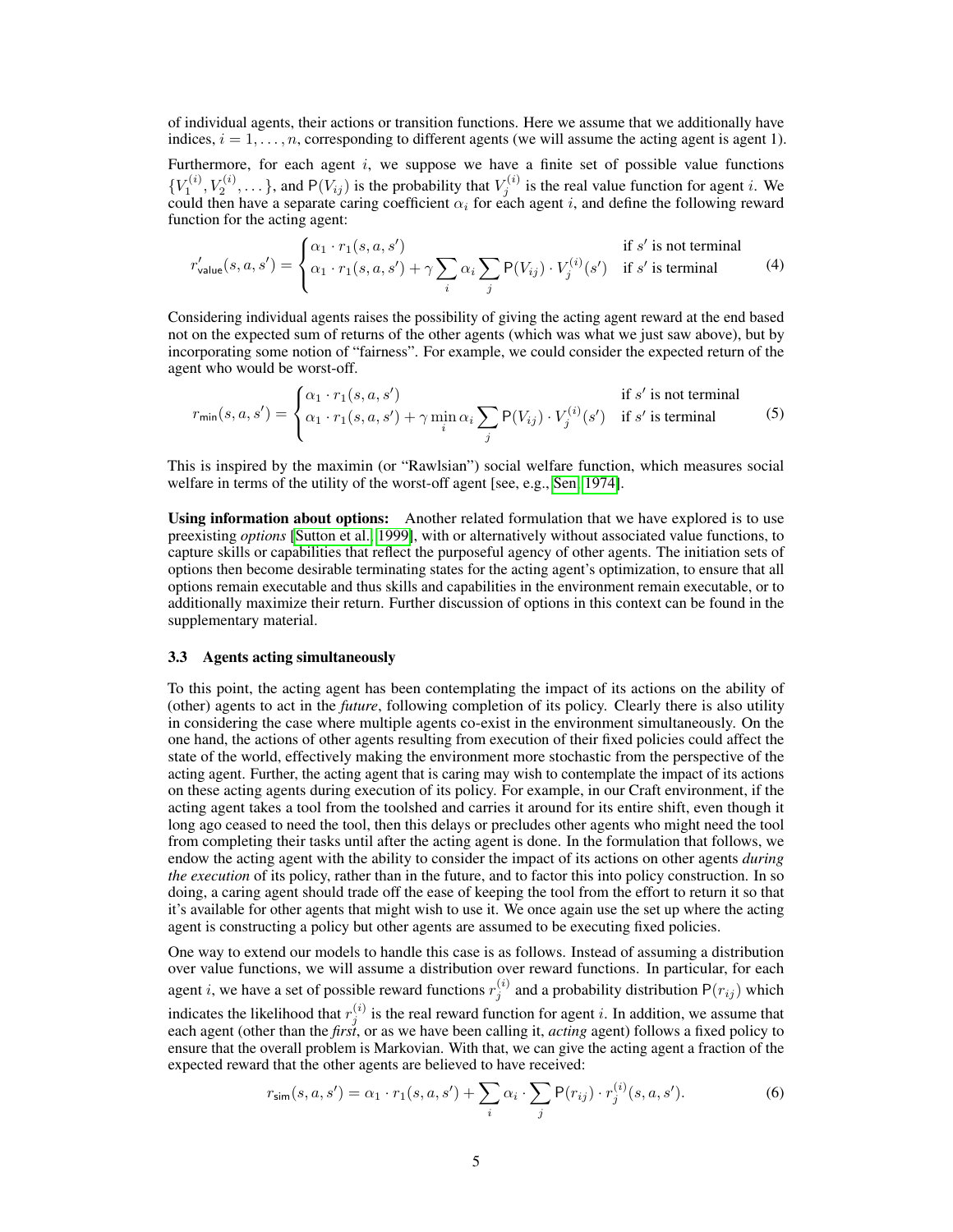If we consider that the acting agent keeps receiving reward until all agents reach a terminal state, then this model can be also used for solving the sequential case. The main difference is that in this formulation, there is an assumption of access to reward functions whereas the previous formulations in this section assumed access to value functions.

# <span id="page-5-0"></span>4 Experiments

In the previous section we presented different formulations of reward functions that allow RL agents to contemplate the impact of their actions on the welfare and agency of others. Here, we present quantitative and qualitative results relating to these formulations. In Section [4.1,](#page-5-1) we show how changes to the caring coefficient manifest in the policies of the acting agent. In Section [4.2](#page-6-0) we showcase how these different formulations impact the agent's behavior towards helping others. Finally in Section [3.3,](#page-4-0) we provide qualitative results for the synchronous case where an acting agent that is contemplating others in the environment will modify its policy to address the impact on and from other agents as it learns its policy.

Craft-World Environment: To evaluate and showcase concepts introduced in this paper, we consider a Minecraft<sup>TM</sup> inspired gridworld<sup>[1](#page-5-2)</sup> environment depicted in Figure [1a.](#page-6-1) Agents in this environment use tools such as axes and hammers, and materials such as wood and nails, to construct artifacts such as boxes or bird houses. Tools are stored in a toolshed in the upper right corner of the grid environment. Agents enter and exit the environment through doors in the upper left and lower right. They must collect materials from the appropriate locations and bring them to the factory for construction and assembly. The factory requires a key for entry, and there is only one key, which can be stored in only two locations (denoted by K). When considering other agents, the acting agent may elect to place the key in a position that is convenient for others, or may help other agents by anticipating their need for tools or resources and collect them on their behalf.

# <span id="page-5-1"></span>4.1 Quantitative experiments: Varying the caring coefficient

In this experiment, we investigate the effect of choosing different caring coefficients ( $\alpha_1$  and  $\alpha_2$ ) by monitoring the average reward collected by each of the agents in the Craft-World Environment. The experimental setup is as follows. Two agents enter the environment through the top-left door, shown in Figure [1a.](#page-6-1) Both agents want to solve the same task, which is to make a box. To do so, they need to collect wood, the hammer, and the key to enter the factory and make the box. Before exiting the environment, the agent can decide whether to leave the key in one of the designed locations (marked with the letter  $K$  in Figure [1a\)](#page-6-1) or to exit while holding the key, which would prevent the next agent from solving the task. It is also possible for the first agent to carry extra wood and an extra hammer, and leave them at the factory, so the next agent can directly go to the factory (after getting the key) and make its box. The agents always get a reward of  $-1$  and an extra  $-12$  for leaving extra wood at the factory. In addition, the agents cannot exit the environment until they have made a box.

Both agents learn their policies using Q-learning. The first (caring) agent uses the reward function from [\(1\)](#page-2-0). Recall that, once the caring agent exits the environment, Equation [1](#page-2-0) rewards it by  $\alpha_2 \cdot V(s')$ , where  $V(s')$  is the value function of the second agent when it enters the environment. The second agent only optimizes its own reward. Figure [1b](#page-6-1) shows the reward that each agent gets (after training) as we vary the caring coefficient  $\alpha_2$ . First, note that when  $\alpha_2 = 0$ , the first agent is oblivious to the others and exits the environment without returning the key. When  $\alpha_2 > 0$ , the agent becomes more considerate and returns the key on its way to the exit. Note that the caring agent helps others to different degrees as we increase the value of  $\alpha_2$ , moving from making small compromises such as returning the key to big sacrifices such as carrying extra materials to the factory and leaving the key close to the door where the next agent will enter.

We have observed the same trend as we vary the caring coefficients under the different formulations described in this paper. When the caring coefficient increases, the total reward that the acting agent gets stays the same or decreases while the reward obtained by the other agents stays the same or increases due to the help provided by the caring agent. There is also a middle value for  $\alpha$  where the sum of rewards obtained by all the agents is maximized (as shown by the green line in Figure [1b\)](#page-6-1).

<span id="page-5-2"></span><sup>&</sup>lt;sup>1</sup>Gridworld evaluation is common in this research area as noted in [\[Krakovna et al., 2020a\]](#page-10-5).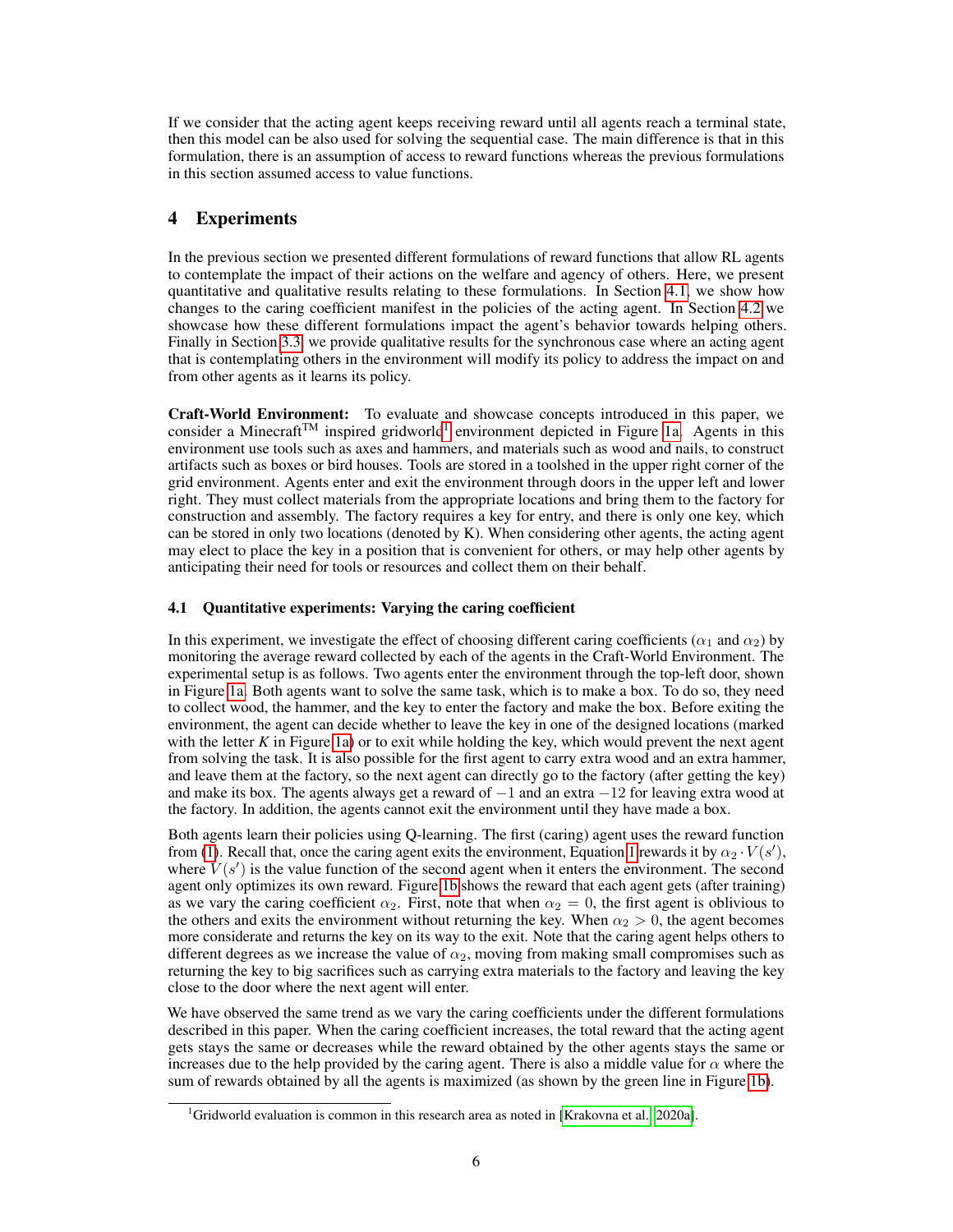<span id="page-6-1"></span>

Figure 1: Craft World environment and the effect of varying the caring coefficient. By setting  $\alpha_2 > 0$ , the agent changes its behaviour with no cost or little cost and this is significantly beneficial for the next agent. However, by increasing  $\alpha_2$  further, first agent makes big sacrifices to help the next agent with its task, while the next agent can do it with an equal or lesser amount of cost.

### <span id="page-6-0"></span>4.2 Qualitative illustrations of optimal behaviours under different notions of safety

In this section we give some qualitative illustrations of how some of the reward functions we've proposed, and the choice of caring coefficients, lead to different behaviours.

Figures [2a](#page-6-2) and [2b](#page-6-2) show a case concept to illustrate the difference of treating agents differently through the choice of caring coefficients when using the modified reward in [Equation 4.](#page-4-1) There are 3 agents that want to get to the exit from the starting point, they get -1 reward in each time step. Agent 2 has a garden on the shortest path and gets very upset (-20 reward) if someone passes through the garden. The acting agent (agent 1) cares about agent 3 and itself in an equal amount ( $\alpha_1 = \alpha_3 = 1$ ). In the first case we consider, agent 1 is oblivious to agent 2 ( $\alpha_2 = 0$ ) and follows the shortest path to the exit, passing through the garden (the red path in the figure). In the second case, agent 1 cares about agent 2 a little ( $\alpha_2 = 1$ ) and took the longer (blue) path to avoid passing through the garden. These two policies are shown in Figure [2a.](#page-6-2) In the third case, agent 1 cares about agent 2 a lot ( $\alpha_2 = 10$ ) and even though there is a cost of -50, agent 1 builds a fence to protect agent 2's garden, and makes agent 3 takes the longer path with an extra cost (Figure [2b\)](#page-6-2).

Moreover, Figure [2c](#page-6-2) illustrates the difference between Equations [\(1\)](#page-2-0), [\(2\)](#page-3-0) and [\(3\)](#page-3-1). The goal of the agents is to play with the doll and leave it somewhere in the environment for the next agent; the agents get -1 reward for each time step. The agents are shown at their individual entry points, and the acting agent is agent 1. In this scenario,  $\alpha_1 = 1$ , and  $\alpha_2 = 10$ . If we modify the acting agent's reward according to [Equation 1,](#page-2-0) the policy is to put the doll to be closer to most of the agents (red line). If we use [Equation 2](#page-3-0) the policy is to put it so as to minimize the distance to the furthest agent (blue line), and if we use [Equation 3](#page-3-1) the policy is to leave the doll where it is (green line), as moving it causes negative side effects for agent 6.

<span id="page-6-2"></span>

Figure 2: Example behaviours that arise as different notions of safety and caring for others are used.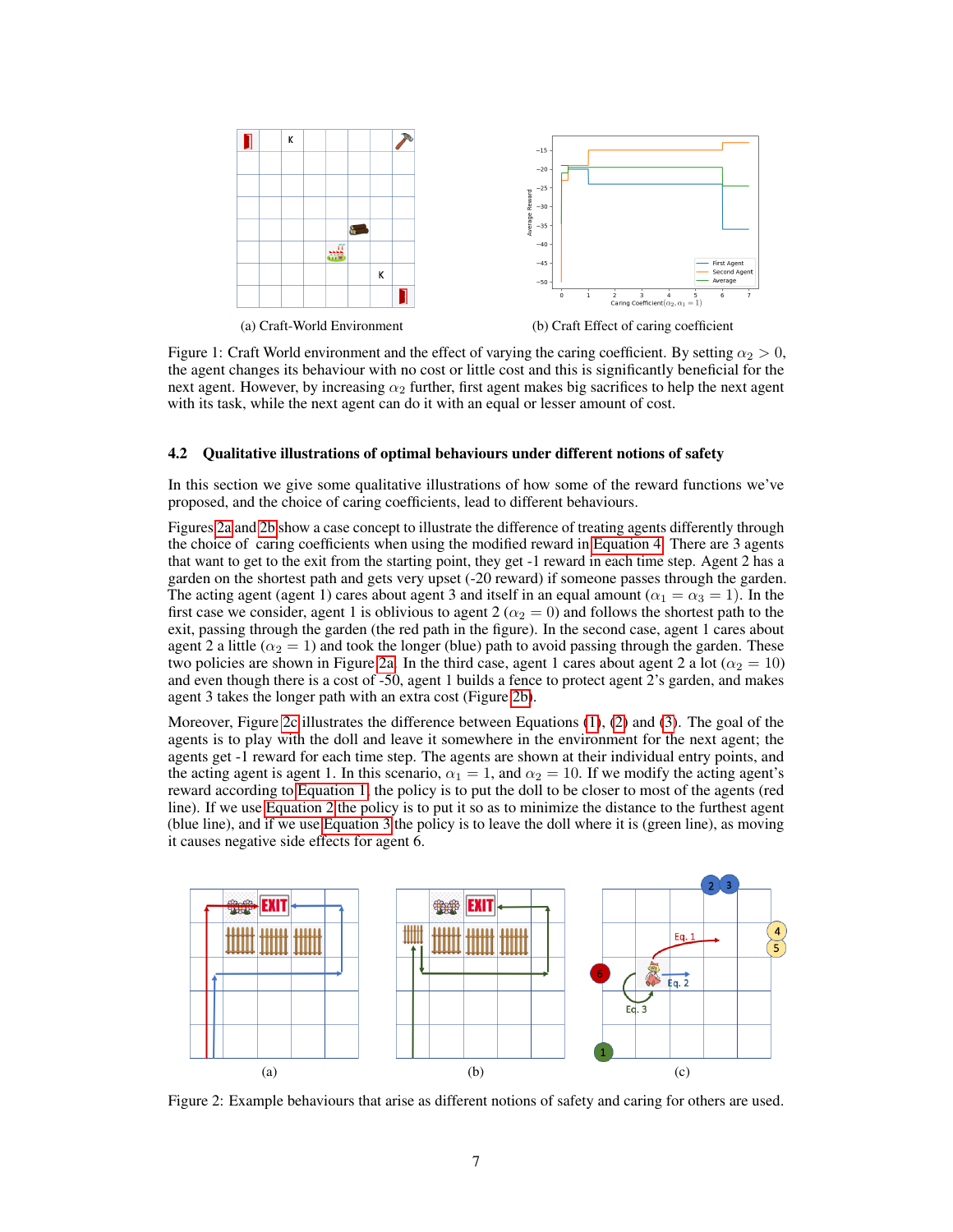#### <span id="page-7-1"></span>4.3 Experiments: Agents acting simultaneously

We ran experiments on the Craft World – described in Section [4.1](#page-5-1) – but allowing both agents to execute actions simultaneously. We used the same map from Figure [1a,](#page-6-1) but removed the option of carrying extra wood or an extra hammer to reduce the state space (which grows considerably when there are two agents acting in the environment). Both agents start at the top-left corner and their goal is to make a box and then exit the environment. To do so, they have to get a hammer, wood, and the key, and then go to the factory to make the box. There is only one key in the environment, which is initially located at the marked location 'K' near the entrance. Since there is only one key, both agents have to cooperate (i.e., use the key and then return it) for the other agent to solve its task.

Our formulation for the simultaneous case considers that the second agent follows a fixed policy. In this experiment, the second agent's policy is as follows. If the agent does not have a box, then it will try to get the key (if available), the hammer, or wood (in that priority order). If the agent does not have a box but it has the key, the hammer, and wood, it will go to the factory to make a box. If the agent has a box and the key, it will leave the key at the 'K' location near the bottom right corner. If the agent has a box and does not have the key, it will exit the environment. Finally, if the agent needs the key but the key is not available (after collecting wood and the hammer), then the agent will go to the 'K' location near the bottom right corner and wait there until the caring agent returns the key.

Table [1](#page-7-0) shows the rewards that both agents get (after training) when  $\alpha_1 = 1.0$  and  $\alpha_2$  varies from 0 to infinity. There are three scenarios in this experiment. When  $\alpha_2 \in [0, 0.0\bar{1})$ , the (as we have been calling it) *acting agent* – here, the 'caring' or 'first' agent – converges to a selfish policy where it exits the environment without returning the key. Note that this gives a -100 reward to the second agent since it cannot complete its task without the key. When  $\alpha_2 \in (0.01, 1)$ , the acting agent decides to pay an extra −1 penalty for returning the key on its way to the exit since doing so allows the second agent to complete its task. Finally, when  $\alpha_2 > 1$ , the acting agent lets the second agent pick up the key first and patiently waits until the second agent returns the key before making its own box and exiting the environment. (The identification of 0.0 $\bar{1}$  and 1 as values of  $\alpha_2$  where the transition between optimal policies occurred was calculated manually.)

<span id="page-7-0"></span>

| $\alpha_2$                                                         |                | Acting agent Second agent Total reward |                 |
|--------------------------------------------------------------------|----------------|----------------------------------------|-----------------|
| $0.00 \leq \alpha_2 < 0.01$<br>$0.0\overline{1} < \alpha_2 < 1.00$ | $-24$<br>$-25$ | $-123$<br>$-33$                        | $-147$<br>$-58$ |
| $\alpha_2 > 1.00$                                                  | $-33$          | $-25$                                  | $-58$           |

Table 1: Results on the Craft World for the simultaneous case when  $\alpha_1 = 1$  and  $\alpha_2$  varies.

### 5 Related Work

The work presented here is related to several bodies of work in the literature, including work on AI safety and (negative) side effects, work on empathetic planning, work on cooperative AI, and work on multi-agent reinforcement learning. We discuss select related work here, beginning with a discussion of related recent work on side effects.

[Krakovna et al.](#page-10-3) [\[2019\]](#page-10-3) considered a number of approaches to avoiding side effects in which the agent's reward function  $r(s_t, a_t, s_{t+1})$  is modified to include a penalty for impacting the environment, so that the new reward function is of the form  $r(s_t, a_t, s_{t+1}) - \beta \cdot d(s_{t+1}, s_{t+1}')$  where  $\beta$  is a hyperparameter (indicating how important the penalty is),  $d(·, ·)$  is a "deviation" measure, and  $s'_{t+1}$  is a "baseline" state to compare against. They considered several possible baseline states: the initial state, the state resulting from performing no-op actions from the initial state, or the state resulting from performing a no-op action in  $s_t$ . They also considered a number of deviation measures, and in particular, they proposed a *relative reachability* deviation measure  $d_{RR}(s_t, s'_t)$ , which measures the average reduction in reachability (by the acting agent) of states in  $s_t$  compared to the baseline  $s'_t$ .

In follow-up related work, [Krakovna et al.](#page-10-2) [\[2020b\]](#page-10-2) proposed modifying the agent's reward function to add an auxiliary reward based on its own ability to complete possible future tasks. A "task" corresponds to a reward function which gives reward of 1 for reaching a certain goal state, and 0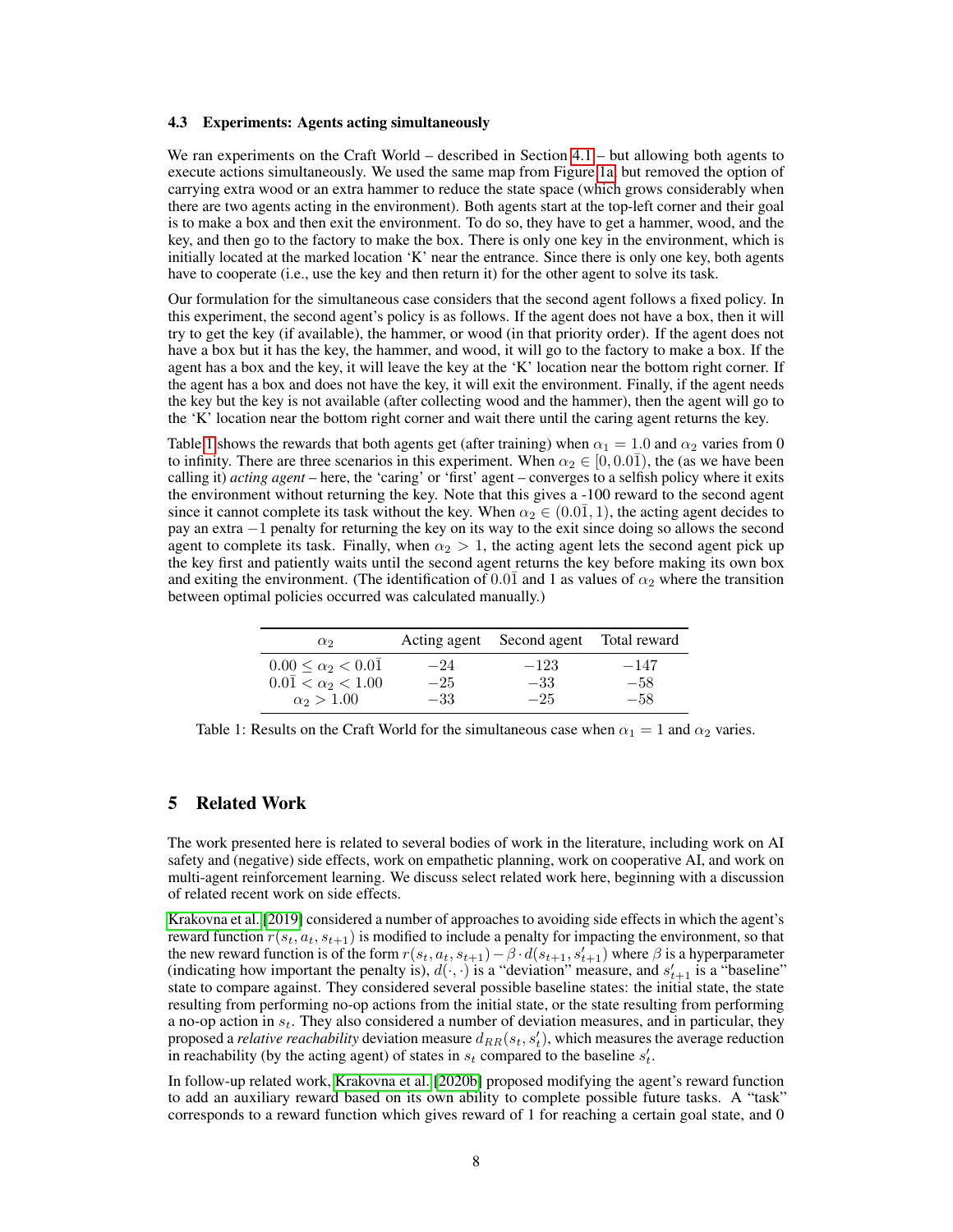otherwise. In their simplest definition, the auxiliary reward was

$$
r_{\text{aux}}(s) = \begin{cases} \beta \sum_i F(i) V_i^*(s) & \text{if } s \text{ is terminal} \\ \beta(1-\gamma) \sum_i F(i) V_i^*(s) & \text{otherwise} \end{cases}
$$

where F is a distribution over tasks,  $V_i^*$  is the optimal value function for task i (when completed by the single agent itself), and  $\beta$  is a hyperparameter which determines the how much weight is given to future tasks. They interpret  $1 - \gamma$  (where  $\gamma$  is the discount factor) as the probability that agent will terminate its current task and switch to working on the future task, which leads to the  $(1 - \gamma)$  factor in the case where s is not a terminal state. This is a bit different from the two-stage process we've considered, where the first agent runs until it reaches a terminal state. However, note that in the case where the discount factor is 1, then the auxiliary reward is only added to terminal states, and so the modified reward function is a special case of (the undiscounted version of) one of the rewards we've considered. For [Krakovna et al.](#page-10-2) the value functions are restricted to be possible value functions for the agent itself (and so depend on what actions the agent itself can perform). In contrast, in our approach, we consider value functions that may belong to different agents with different abilities. Additionally, they assume the value functions are optimal. The paper also introduced a more complicated auxiliary reward which compares against what tasks could have been completed had a baseline policy been followed in the past.

Attainable Utility Preservation (AUP) [\[Turner et al., 2020b](#page-11-1)[,a\]](#page-11-7) is another similar approach to side effects. The agent's reward is modified, given a set  $R$  of other reward functions, to penalize actions that change the agent's own ability to optimize for the functions in  $\mathcal{R}$ . By using a set  $\mathcal R$  of randomly selected reward functions, [Turner et al.](#page-11-1) [\[2020b\]](#page-11-1) were able to have an agent avoid side effects in some simple problems. Later, [Turner et al.](#page-11-7) [\[2020a\]](#page-11-7) considered using AUP with just a single reward function (computed using an autoencoder), and showed that that worked well in avoiding side effects in the more complicated SafeLife environment [\[Wainwright and Eckersley, 2020\]](#page-11-8).

Also related to our work is recent work that aspires to build agents that act empathetically in the environment to explain, recognize or act to assist others (e.g., [\[Shvo, 2019,](#page-11-9) [Shvo and McIlraith,](#page-11-10) [2019,](#page-11-10) [Freedman et al., 2020,](#page-10-6) [Shvo et al., 2020\]](#page-11-11)), but this body of work assumes the existence of a model. In the context of RL, [Bussmann et al.](#page-10-7) [\[2019\]](#page-10-7) proposed "Empathetic Q-learning", an RL algorithm which learns not just the agent's Q-function, but an additional Q-function,  $Q_{emp}$ , which gives a weighted sum of the agent's value from taking an action, and the value that another agent will get. By taking actions to maximize the  $Q_{emp}$ -value, the first agent may be able to avoid some side effects that involve harming the other agent. The value the other agent will get is approximated by considering what reward the first agent would get, if their positions were swapped. Note that the approach assumes that the agent being "empathized" with gets at least some of the same rewards.

[Du et al.](#page-10-8) [\[2020\]](#page-10-8) considered the problem of having an AI assist a human in achieving a goal. They proposed an auxiliary reward based on (an estimate of) the human's *empowerment* in a state. Empowerment in an information-theoretic quantity that measures ability to control the state. They found that in some cases having an agent tried to maximize (approximate) empowerment outperformed methods that tried to infer what the human's goal was and help with that.

Another large area of research, that we will not attempt to review here, but that shares important motivation with our work is the body of work on cooperative multi-agent systems. A recent publications that elaborates on the importance of this area of research in the context of safe AI is [\[Dafoe](#page-10-9) [et al., 2021\]](#page-10-9). Similarly, the growing research on multi-agent reinforcement learning (MARL), in which multiple artificial agents learn how to act together [see, e.g., the surveys by [Zhang et al., 2021,](#page-11-12) [Busoniu et al., 2008\]](#page-10-10) broadly shares motivation with our work. A critical distinction is that while MARL is related in the sense that we are doing RL in a the presence of multiple agents, here only the acting agent is engaged in RL, while other agents are assumed to be following existing policies and are therefore not engaged in learning.

# 6 Concluding Remarks

We suggest that to act safely, an RL agent should contemplate the impact of its actions on the welfare and continued agency of others as well as itself. In this work, we examine how an RL agent can learn a policy that is informed by the impact of its actions on the wellbeing and future agency of others in the environment, including other acting agents and reactive processes operating under fixed policies.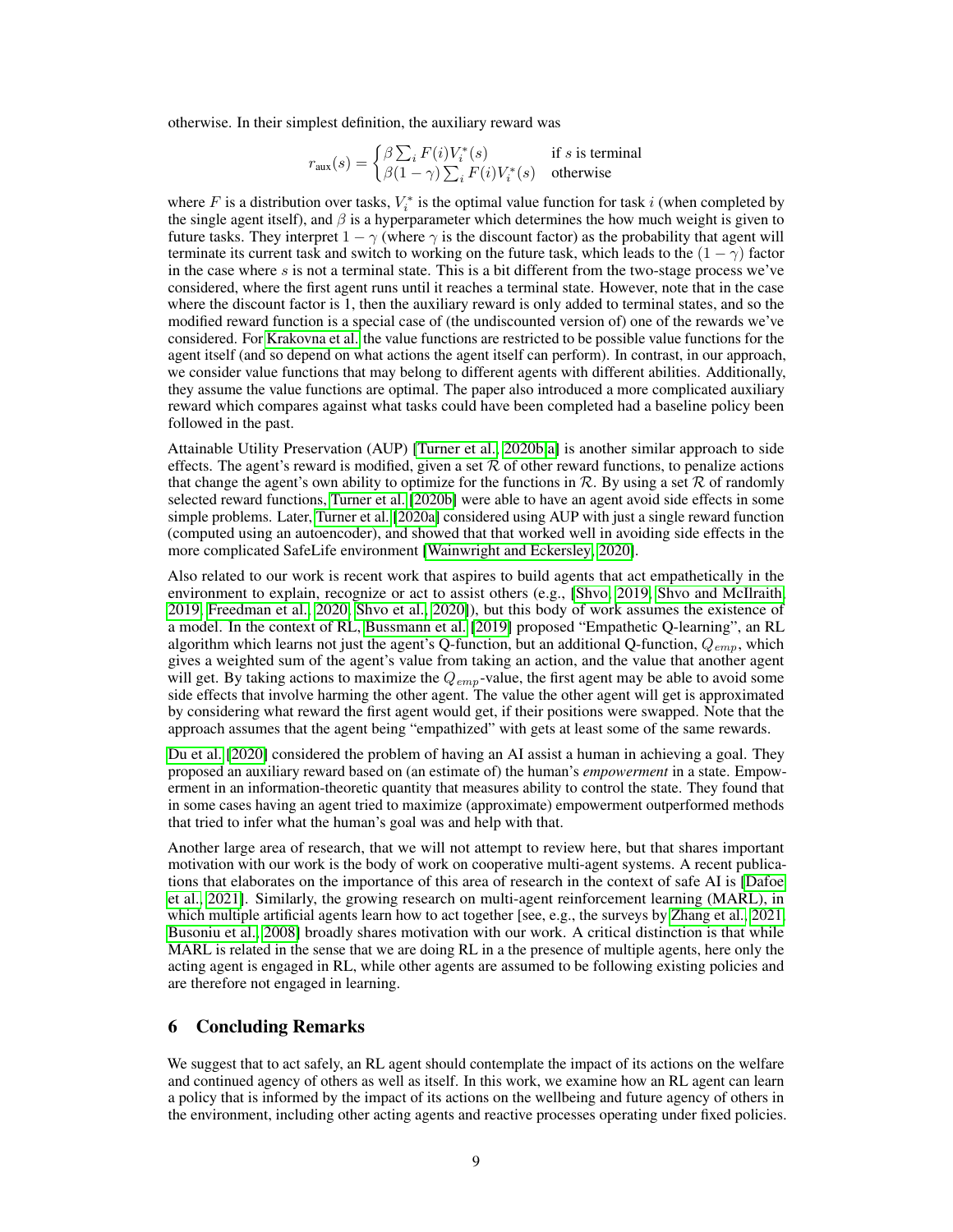To this end, we endow RL agents with the ability to contemplate such impact by augmenting their reward based on alternative functions of a distribution over value functions in the environment. We propose formulations alternatively using functions of expected average or worst case future return of a state. We also consider only incorporating expected *negative* change in the future return. Further variants include replacing the distribution over value functions by options, and considering agents that act simultaneously. These formulations are paired with a caring coefficient, hyperparameters that control the degree to which the effect on others and on itself inform policy construction. In its most general case, we allow for environments that make no assumption about the number of agents in the environment, their actions, or their transition functions. We specialize our formulations to show how individual or groups of agents can be distinguished, and treated differentially, thus opening the door to decision making that addresses mathematical fairness criteria, though we do not explore this in great measure here. We conduct experiments in Gridworld environments that serve to illustrate qualitative behavior manifested by different augmented reward formulations, and the quantitative impact of the caring coefficient on all agents. Enabling an RL agent to contemplate the impact of its actions on others, and to incorporate this into its learning, is an important capability for RL agents that aspire to operating safely. This paper makes progress towards realizing this important aspiration.

### **Limitations**

In pursuing this work, our purpose was not to contemplate multi-agent reinforcement learning, but rather to endow the RL agent with the ability to imagine how the policy it was learning in a solo environment might affect the future wellbeing and agency of other potentially un-identified agents that might have cause to act in the environment after the agent. This was realized by contemplating how the RL agent's terminated policy would affect future agents. A limitation is that the real world does not, in general, follow this simplified two-stage sequential process, in which agents complete policies in succession. (Some circumstances, like a household robot operating while the residents are away, may be reasonably approximated by it.) Another limitation is that, as previously noted, in some cases our augmented reward functions can introduce a (probably undesirable) incentive for the acting agent to never reach a terminal state, to avoid being penalized for what effect its actions have had on others.

A further limitation is that we have not attempted to address the issue of how to acquire, represent, or perform computations with a realistic distribution over value functions, options, or reward functions.

Finally, a general problem when dealing with the utilities of different agents is that different agents may gain rewards at very different scales. This is a classic philosophical problem, which has also been noted in the context of AI safety [\[Russell, 2019\]](#page-10-1). One might try to normalize the values by setting the caring coefficients, but in general it may be difficult to determine appropriate values for them.

### Societal Impact

Incompletely specified objectives will endure for at least as long as humans have a hand in objective specifications, continuing to present threats to AI acting safely (e.g., [\[Amodei et al., 2016\]](#page-10-0)). We have suggested that acting safely should include contemplation of the impact of an agent's actions on the wellbeing and agency of others in the environment (including, importantly passive or reactive systems in the environment such as climate and waterways). This endeavor is motivated by the greater aspiration of contributing to our collecive understanding of how to build AI that is safe – an aspiration rooted in benefiting society. Nevertheless, like so many AI advances, there are potential malicious or unintended uses of the ideas presented here. In particular, in the same way that the caring coefficient can be set to attend to and to help others, it could be set to attempt to effect change that purposefully diminishes others' wellbeing and/or agency. The caring coefficient also raises the possibility for differential treatment of agents, which presents opportunities to systematize notions of fair (and unfair) decision making, as briefly noted in Section [3.](#page-1-0) Claims relating to fairness suffer from all the issues that plague this nascent field of study including the limitations of current mathematical metrics for quantifying fairness. Again, the same techniques that have the potential to systematize fair decision making can equally be used to systematize unfair decision making.

As noted in the limitations section, our approach, by design, assumes the acting agent has limited information about the environment or the behaviors of other agents. As such we are using a distribution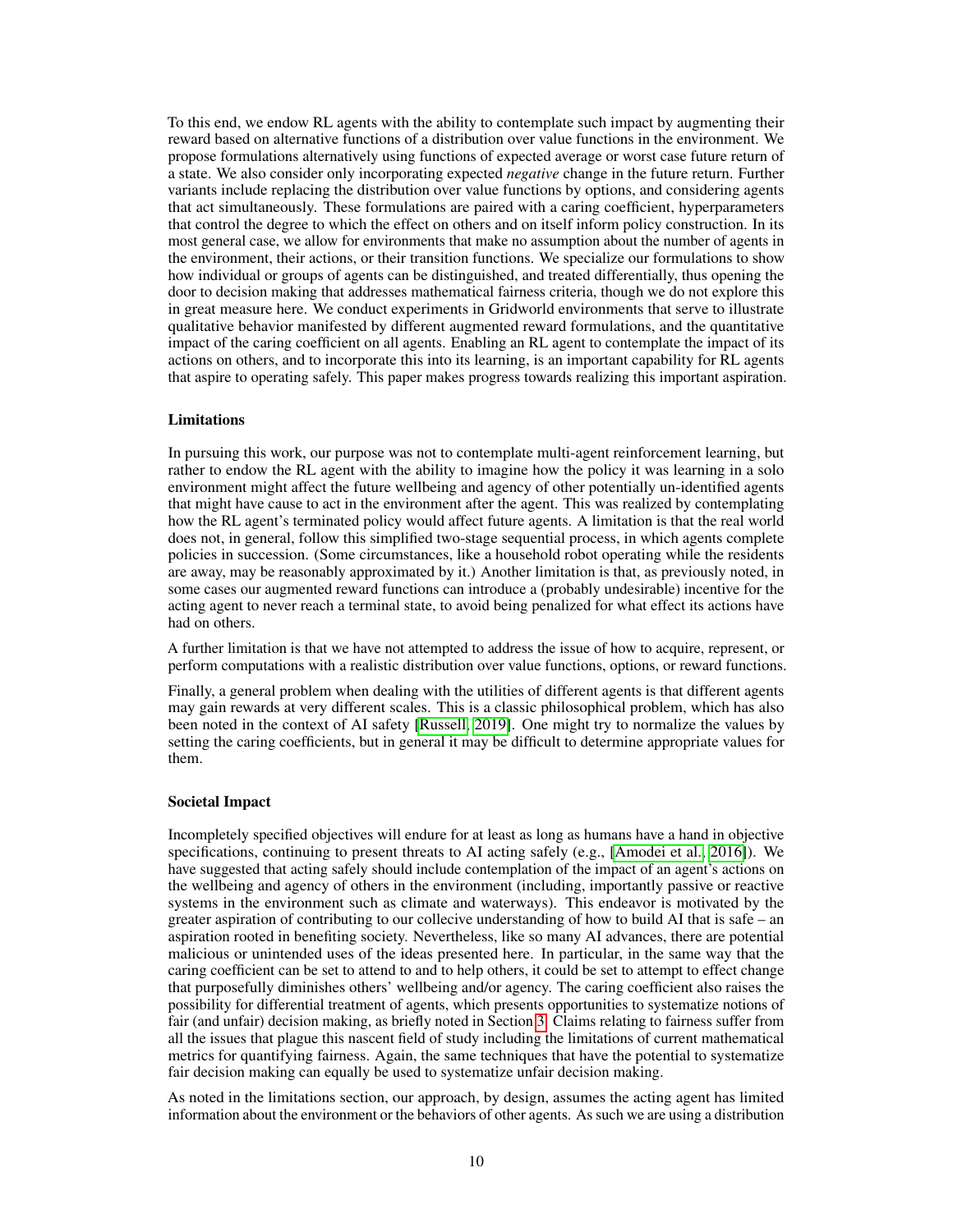over value functions as a proxy for future behavior. We are assuming that we could acquire this from watching the environment, from familiarizing ourselves with the environment over time, by simulation, or by crowdsourcing. If we get it wrong we may believe we have a policy that will sustain or enhance wellbeing when it does not. Like all AI systems, we are only as good as the data or models we use to build them.

Finally, our intention is to endow RL agents with the ability to assess and control their impact on others. A further safeguard for this could be to develop a policy using the approaches presented here and then to evaluate it via simulation, varying the environment in a manner that draws on techniques from code testing and software verification. This is not foolproof, but provides another level of safeguarding of resultant policies, akin to techniques used in safety-critical systems.

### Acknowledgements

We gratefully acknowledge funding from the Natural Sciences and Engineering Research Council of Canada (NSERC), the Canada CIFAR AI Chairs Program, and Microsoft Research. The third author also acknowledges funding from ANID (Becas Chile). Finally, we thank the Schwartz Reisman Institute for Technology and Society for providing a rich multi-disciplinary research environment.

### References

- <span id="page-10-0"></span>Dario Amodei, Chris Olah, Jacob Steinhardt, Paul F. Christiano, John Schulman, and Dan Mané. Concrete problems in AI safety. *CoRR*, abs/1606.06565, 2016. URL <http://arxiv.org/abs/1606.06565>.
- <span id="page-10-10"></span>Lucian Busoniu, Robert Babuska, and Bart De Schutter. A comprehensive survey of multiagent reinforcement learning. *IEEE Transactions on Systems, Man, and Cybernetics, Part C (Applications and Reviews)*, 38(2): 156–172, 2008.
- <span id="page-10-7"></span>Bart Bussmann, Jacqueline Heinerman, and Joel Lehman. Towards empathic deep Q-learning. In *Proceedings of the Workshop on Artificial Intelligence Safety 2019 co-located with the 28th International Joint Conference on Artificial Intelligence, AISafety@IJCAI*, volume 2419 of *CEUR Workshop Proceedings*. CEUR-WS.org, 2019. URL [http://ceur-ws.org/Vol-2419/paper\\_19.pdf](http://ceur-ws.org/Vol-2419/paper_19.pdf).
- <span id="page-10-9"></span>Allan Dafoe, Yoram Bachrach, Gillian Hadfield, Eric Horvitz, Kate Larson, and Thore Graepel. Cooperative ai: machines must learn to find common ground, 2021.
- <span id="page-10-8"></span>Yuqing Du, Stas Tiomkin, Emre Kiciman, Daniel Polani, Pieter Abbeel, and Anca Dragan. AvE: Assistance via empowerment. In *Advances in Neural Information Processing Systems*, volume 33, pages 4560–4571, 2020. URL [https://proceedings.neurips.cc/paper/2020/file/](https://proceedings.neurips.cc/paper/2020/file/30de9ece7cf3790c8c39ccff1a044209-Paper.pdf) [30de9ece7cf3790c8c39ccff1a044209-Paper.pdf](https://proceedings.neurips.cc/paper/2020/file/30de9ece7cf3790c8c39ccff1a044209-Paper.pdf).
- <span id="page-10-6"></span>Richard G. Freedman, Steven J. Levine, Brian C. Williams, and Shlomo Zilberstein. Helpfulness as a key metric of human-robot collaboration. *CoRR*, abs/2010.04914, 2020. URL <https://arxiv.org/abs/2010.04914>.
- <span id="page-10-4"></span>León Illanes, Xi Yan, Rodrigo Toro Icarte, and Sheila A. McIlraith. Symbolic plans as high-level instructions for reinforcement learning. In *Proceedings of the Thirtieth International Conference on Automated Planning and Scheduling*, pages 540–550. AAAI Press, 2020. URL [https://aaai.org/ojs/index.php/ICAPS/](https://aaai.org/ojs/index.php/ICAPS/article/view/6750) [article/view/6750](https://aaai.org/ojs/index.php/ICAPS/article/view/6750).
- <span id="page-10-3"></span>Victoria Krakovna, Laurent Orseau, Miljan Martic, and Shane Legg. Penalizing side effects using stepwise relative reachability. In *Proceedings of the Workshop on Artificial Intelligence Safety 2019 co-located with the 28th International Joint Conference on Artificial Intelligence, AISafety@IJCAI 2019*, volume 2419 of *CEUR Workshop Proceedings*. CEUR-WS.org, 2019. URL [http://ceur-ws.org/Vol-2419/paper\\_1.pdf](http://ceur-ws.org/Vol-2419/paper_1.pdf).
- <span id="page-10-5"></span>Victoria Krakovna, Laurent Orseau, Richard Ngo, Miljan Martic, and Shane Legg. Avoiding side effects by considering future tasks, 2020a. URL [https://proceedings.neurips.cc/paper/2020/hash/](https://proceedings.neurips.cc/paper/2020/hash/dc1913d422398c25c5f0b81cab94cc87-Abstract.html) [dc1913d422398c25c5f0b81cab94cc87-Abstract.html](https://proceedings.neurips.cc/paper/2020/hash/dc1913d422398c25c5f0b81cab94cc87-Abstract.html). Author Response.
- <span id="page-10-2"></span>Victoria Krakovna, Laurent Orseau, Richard Ngo, Miljan Martic, and Shane Legg. Avoiding side effects by considering future tasks. In *Advances in Neural Information Processing Systems 33 (NeurIPS 2020)*, 2020b. URL [https://papers.nips.cc/paper/2020/file/dc1913d422398c25c5f0b81cab94cc87-Paper.](https://papers.nips.cc/paper/2020/file/dc1913d422398c25c5f0b81cab94cc87-Paper.pdf) [pdf](https://papers.nips.cc/paper/2020/file/dc1913d422398c25c5f0b81cab94cc87-Paper.pdf).
- <span id="page-10-1"></span>Stuart Russell. *Human Compatible: Artificial Intelligence and the Problem of Control*. Penguin Publishing Group, 2019.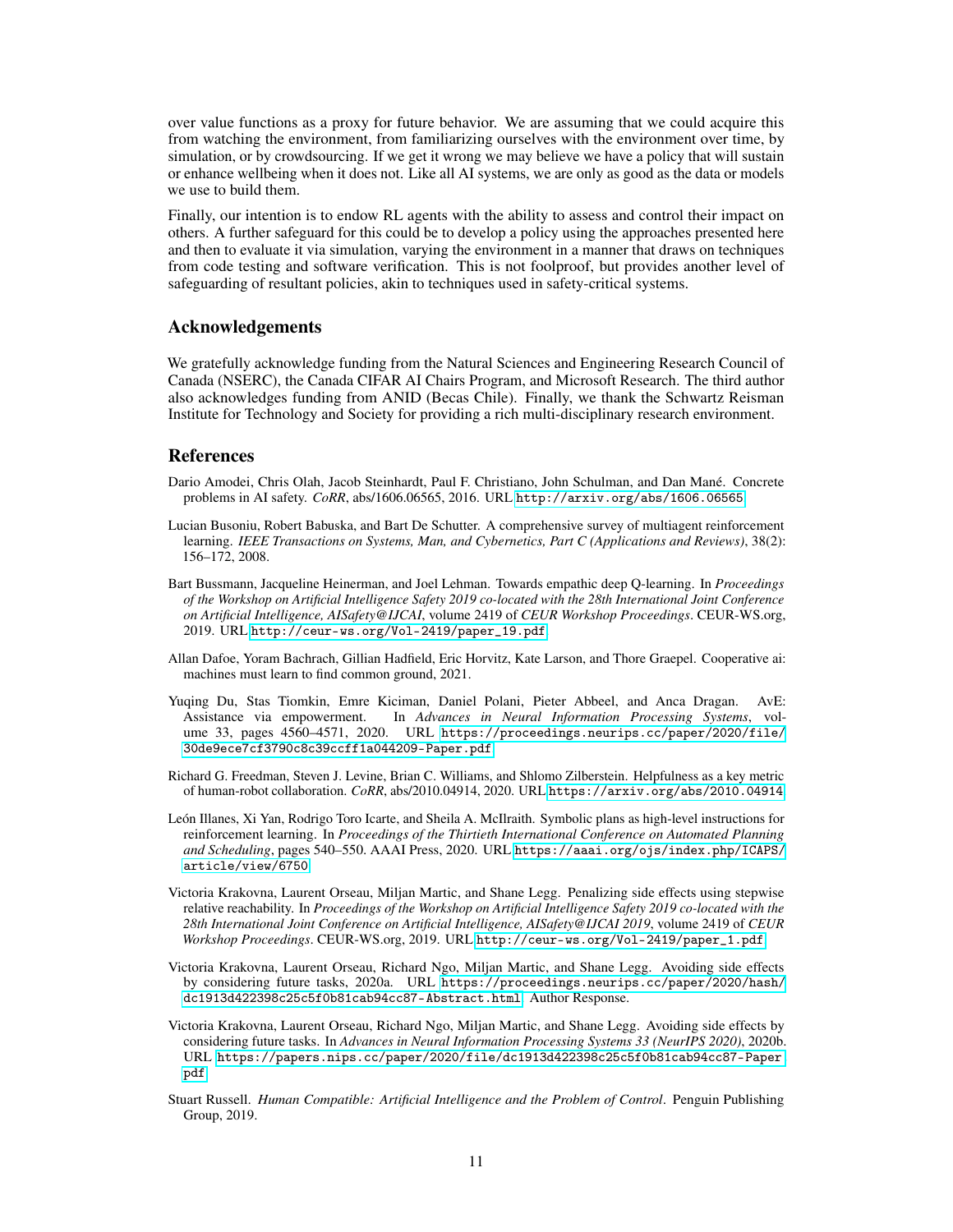- <span id="page-11-2"></span>Sandhya Saisubramanian, Ece Kamar, and Shlomo Zilberstein. A multi-objective approach to mitigate negative side effects. In *Proceedings of the Twenty-Ninth International Joint Conference on Artificial Intelligence, IJCAI 2020*, pages 354–361, 2020. doi: 10.24963/ijcai.2020/50.
- <span id="page-11-5"></span>Amartya Sen. Rawls versus Bentham: An axiomatic examination of the pure distribution problem. *Theory and Decision*, 4(3-4):301–309, 1974. doi: 10.1007/BF00136651.
- <span id="page-11-9"></span>Maayan Shvo. Towards empathetic planning and plan recognition. In *Proceedings of the 2019 AAAI/ACM Conference on AI, Ethics, and Society*, pages 525–526, 2019.

<span id="page-11-10"></span>Maayan Shvo and Sheila A McIlraith. Towards empathetic planning. *arXiv preprint arXiv:1906.06436*, 2019.

- <span id="page-11-11"></span>Maayan Shvo, Toryn Q Klassen, and Sheila A McIlraith. Towards the role of theory of mind in explanation. In *International Workshop on Explainable, Transparent Autonomous Agents and Multi-Agent Systems*, pages 75–93. Springer, 2020.
- <span id="page-11-3"></span>Richard S. Sutton and Andrew G. Barto. *Reinforcement Learning: An Introduction*. MIT Press, second edition, 2018. URL <http://incompleteideas.net/book/the-book.html>.
- <span id="page-11-6"></span>Richard S. Sutton, Doina Precup, and Satinder P. Singh. Between MDPs and semi-MDPs: A framework for temporal abstraction in reinforcement learning. *Artificial Intelligence*, 112(1-2):181–211, 1999. doi: 10.1016/S0004-3702(99)00052-1.
- <span id="page-11-7"></span>Alex Turner, Neale Ratzlaff, and Prasad Tadepalli. Avoiding side effects in complex environments. In *Advances in Neural Information Processing Systems 33 (NeurIPS 2020)*, 2020a. URL [https://papers.nips.cc/](https://papers.nips.cc/paper/2020/file/f50a6c02a3fc5a3a5d4d9391f05f3efc-Paper.pdf) [paper/2020/file/f50a6c02a3fc5a3a5d4d9391f05f3efc-Paper.pdf](https://papers.nips.cc/paper/2020/file/f50a6c02a3fc5a3a5d4d9391f05f3efc-Paper.pdf).
- <span id="page-11-1"></span>Alexander Matt Turner, Dylan Hadfield-Menell, and Prasad Tadepalli. Conservative agency via attainable utility preservation. In *Proceedings of the AAAI/ACM Conference on AI, Ethics, and Society*, AIES '20, pages 385–391. Association for Computing Machinery, 2020b. doi: 10.1145/3375627.3375851.
- <span id="page-11-8"></span>Carroll Wainwright and Peter Eckersley. Safelife 1.0: Exploring side effects in complex environments. In *Proceedings of the Workshop on Artificial Intelligence Safety (SafeAI 2020) co-located with 34th AAAI Conference on Artificial Intelligence (AAAI 2020)*, pages 117–127, 2020. URL [http://ceur-ws.org/](http://ceur-ws.org/Vol-2560/paper46.pdf) [Vol-2560/paper46.pdf](http://ceur-ws.org/Vol-2560/paper46.pdf).
- <span id="page-11-4"></span>Christopher J. C. H. Watkins and Peter Dayan. Q-learning. *Machine Learning*, 8:279–292, 1992. doi: 10.1007/BF00992698.
- <span id="page-11-12"></span>Kaiqing Zhang, Zhuoran Yang, and Tamer Basar. Multi-agent reinforcement learning: A selective overview of theories and algorithms. *CoRR*, abs/1911.10635, 2021. URL <http://arxiv.org/abs/1911.10635>.
- <span id="page-11-0"></span>Shun Zhang, Edmund H. Durfee, and Satinder P. Singh. Minimax-regret querying on side effects for safe optimality in factored Markov decision processes. In *Proceedings of the Twenty-Seventh International Joint Conference on Artificial Intelligence, IJCAI 2018*, pages 4867–4873, 2018. doi: 10.24963/ijcai.2018/676.

### Appendix

In [Appendix A](#page-11-13) we present a variant of the approach presented in Section [3](#page-1-0) which makes use of a distribution over *options* [\[Sutton et al., 1999\]](#page-11-6), rather than value functions, to characterize what might be executed by future agents. The relationship between our work and recent work by [Krakovna et al.](#page-10-2) [\[2020b\]](#page-10-2) on avoiding side effects is described in more detail in [Appendix B.](#page-13-0) Finally, details on the experiments we ran are provided in [Appendix C.](#page-14-0)

## <span id="page-11-13"></span>A Using information about options

In the main body of the paper, we used a distribution over value functions to provide some sense of what agents might do in the future and the expected return achievable from different states. Here we consider those agents to instead be endowed with a set of *options* that could reflect particular skills or tasks they are capable of realizing, and we use a distribution over such options to characterize what might be executed by future agents. This could give the acting agent the ability to contemplate preservation of skills or tasks, if desirable.

An option is a tuple  $\langle \mathcal{I}, \pi, \beta \rangle$  where  $\mathcal{I} \subseteq S$  is the initiation set,  $\pi$  is a policy, and  $\beta$  is a termination conditions (formally, a function associating each state with a termination probability) [\[Sutton et al.,](#page-11-6)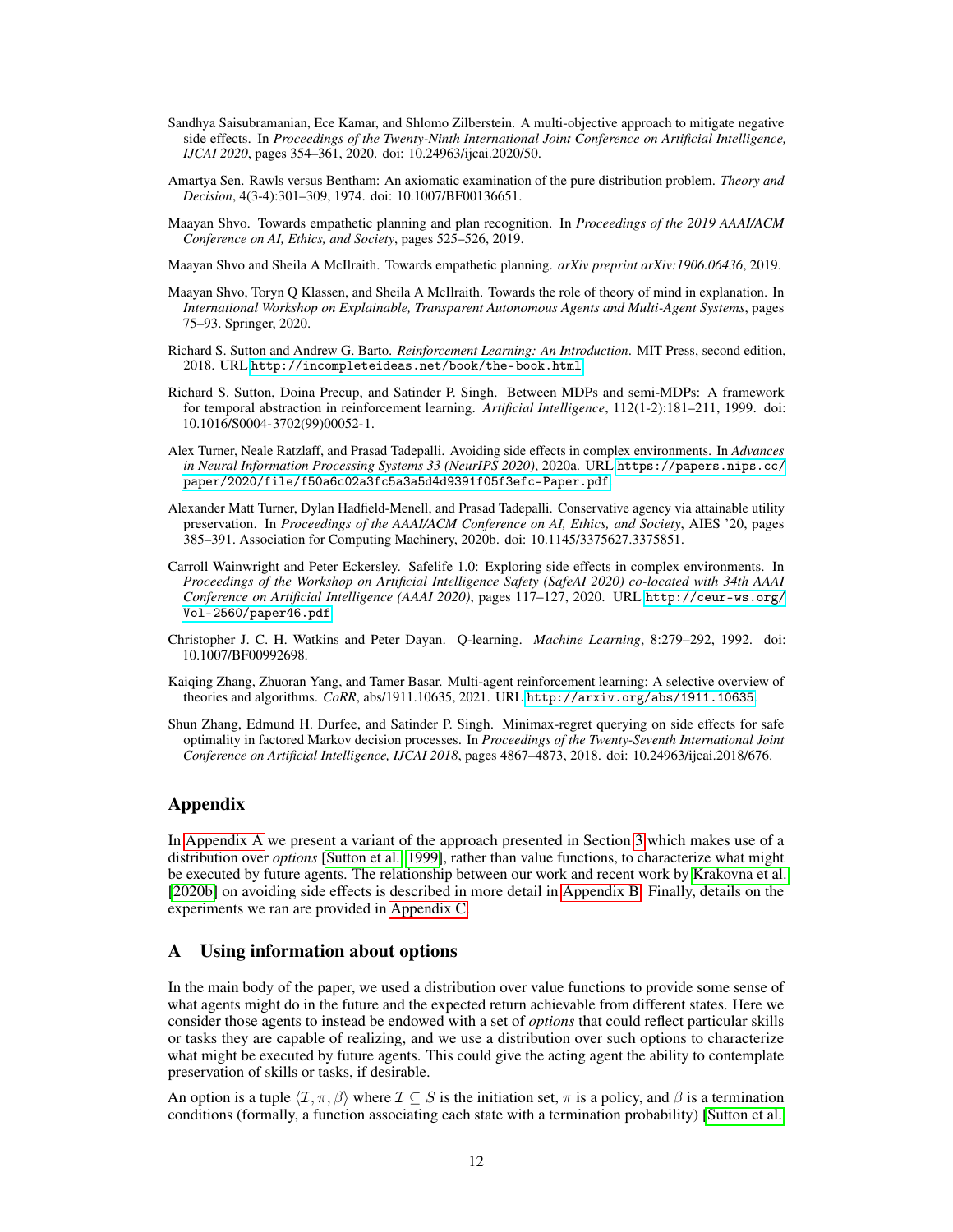[1999\]](#page-11-6). The idea is that an agent can follow an option by starting from a state in its initiation set  $\mathcal I$  and following the policy  $\pi$  until it terminates. Options provide a form of macro action that can be used as a temporally abstracted building block in the construction of policies. Options are often used in Hierarchical RL: an agent can learn a policy to choose options to execute instead of actions. Here we will use options to represent skills or tasks that other agents in the environment may wish to perform.

### A.1 Formulation

Suppose we have a set  $\mathcal O$  of initiation sets of options, and a probability function  $P(\mathcal I)$  giving the probability that  $\mathcal I$  is the initiation set of the option whose execution will be attempted after the acting agent reaches a terminating state. To try to make the acting agent act so as to allow the execution of that option, we can modify the acting agent's reward function  $r_1$ , yielding the new reward function  $r_{\text{option}}$  below:

<span id="page-12-0"></span>
$$
r_{\text{option}}(s, a, s') = \begin{cases} \alpha_1 \cdot r_1(s, a, s') & \text{if } s' \text{ is not terminal} \\ \alpha_1 \cdot r_1(s, a, s') + \gamma \cdot \alpha_2 \sum_{\mathcal{I} \in \mathcal{O}} P(\mathcal{I}) \cdot \mathbb{I}_{\mathcal{I}}(s') & \text{if } s' \text{ is terminal} \end{cases} \tag{7}
$$

where  $\mathbb{I}_{\mathcal{I}} : S \to \{0,1\}$  is the indicator function for  $\mathcal{I}$  as a subset of  $S$ , i.e.,  $\mathbb{I}_{\mathcal{I}}(s) = \begin{cases} 1 & \text{if } s \in \mathcal{I} \\ 0 & \text{otherwise} \end{cases}$ 

Note that if  $O$  is finite and P is a uniform distribution, then the auxiliary reward given by  $r_{\text{option}}$  will be proportional to how many options in  $\mathcal O$  can be started in the terminal state. Also note that if  $\mathcal O$ represents a set of options that could have been initiated in the start state of the *acting agent*, we can interpret  $r_{\text{option}}$  as encouraging *preservation* of the capabilities of other agents, which is more related to the idea of side effects.

The hyperparameters  $\alpha_1$  and  $\alpha_2$  determine how much weight is given to the original reward function and to the ability to initiate the option. Given a fixed value of  $\alpha_1$  (and ignoring the discount factor), the parameter  $\alpha_2$  could be understood as a "budget", indicating how much negative reward the acting agent is willing to endure in order to let the option get executed.

Following similar approaches to those used in Section [3,](#page-1-0) we could consider variants of this approach that further distinguish options with respect to the agent(s) that can realize them, or by specific properties of the options, such as what skill they realize, and we can use such properties to determine how each  $\alpha$  is weighted. For example, perhaps the acting agent could negatively weight options which terminate in states that the acting agent doesn't like. To illustrate, imagine that the option's execution involves a deer eating the plants in the vegetable garden. The acting agent might want to prevent that option from being executed by building a fence.

Finally, if we had a distribution over pairs  $\langle \mathcal{I}, V \rangle$  – consisting of an option's initiation set and a value function associated with that option – then yet another possible reward function is

$$
r'_{\text{option}}(s, a, s') = \begin{cases} \alpha_1 \cdot r_1(s, a, s') & \text{if } s' \text{ is not terminal} \\ \alpha_1 \cdot r_1(s, a, s') + \alpha_2 \sum_{\langle \mathcal{I}, V \rangle \in \mathcal{O}} \mathsf{P}(\langle \mathcal{I}, V \rangle) \cdot \mathbb{I}_{\mathcal{I}}(s') \cdot V(s') & \text{if } s' \text{ is terminal} \end{cases} \tag{8}
$$

This is much like  $r_{\text{option}}$  but has an extra factor of  $V(s')$  in the sum in the second case.

#### A.2 Experiments

We give a qualitative illustration of the reward function in [Equation 7](#page-12-0) and investigate the behavior of the acting agent by fixing  $\alpha_1$  and changing  $\alpha_2$ . Figure [3](#page-13-1) depicts a grid-world environment composed of a small mail room in the lower right corner (depicted by the pile of packages), two designated rooms: Room 1 and Room 2, and a Common Area. The mail room requires a key to open it. The key has to be stored at a 'K' location.

In addition to the acting agent, there are 5 other agents  $(A, B, C, D, E)$  that may use the environment in the future. The acting agent has access to all areas of the grid, but the other agents' access is restricted. Room 1 is only accessible to agents C and D, while Room 2 is accessible to agents A,B,C and D, but not E. All agents can access the Common Area. Agents A,B,C,D, and E all have options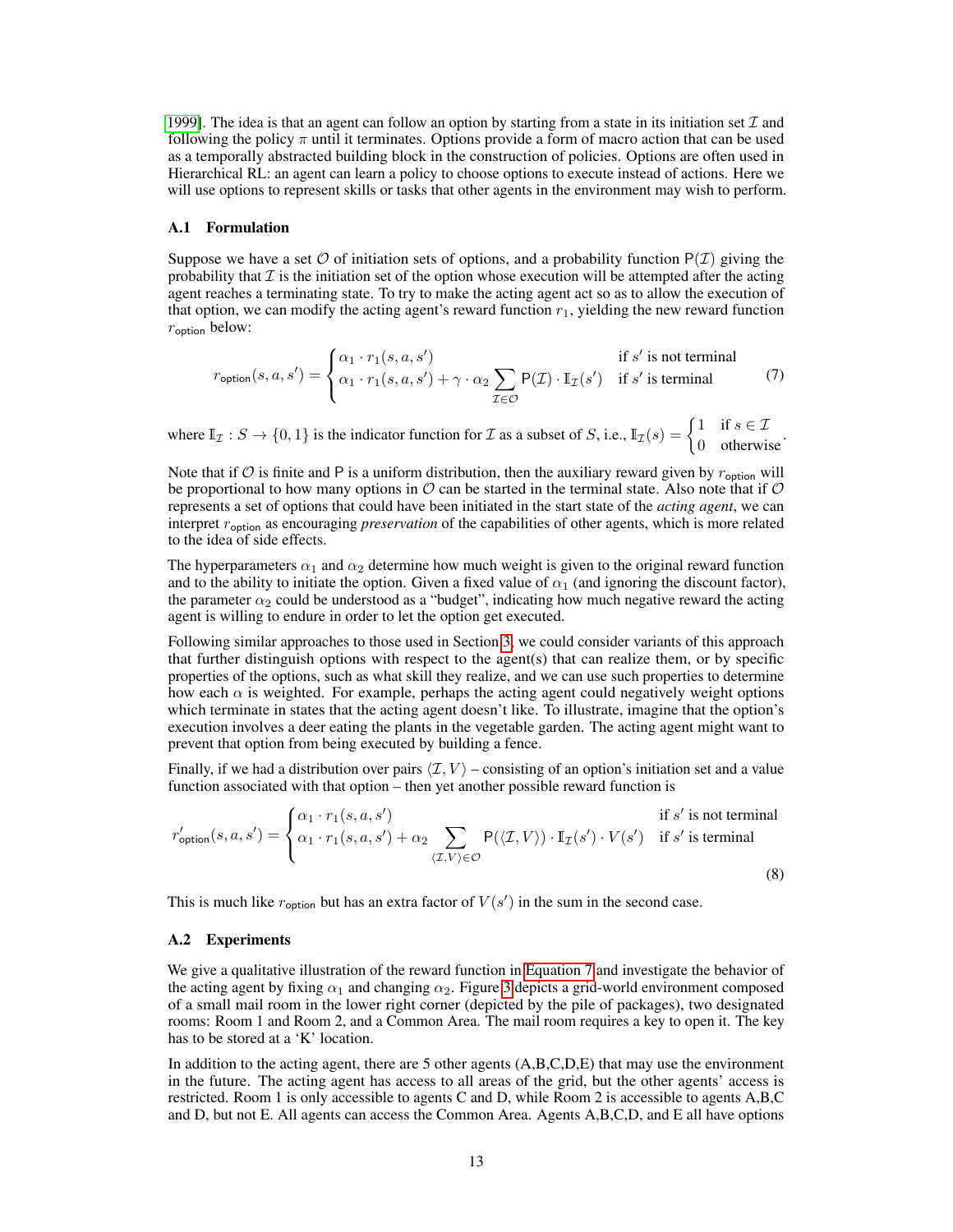that enable them to collect a package from the mail room, but because the key can only be stored in one of the three designated 'K' locations, the initiation sets for agents' options differ, based on their personal room access.

The acting agent (not depicted) aims to pick up the key, collect a package, and place the key at one of the 'K' locations. It realizes a reward of -1 at each time step. Since agents A,B,C,D, and E all need the key to execute their option, but are restricted in their access to certain rooms where the key could be stored, the acting agent will differ in its behavior depending on how much it is willing to inconvenience itself (incur -1 for each step) to leave the key in a location that is accessible to other agents.

<span id="page-13-1"></span>The coloured lines in Figure [3](#page-13-1) denote the different policies learned by the acting agent under different settings of  $\alpha_2$  with fixed  $\alpha_1 = 1$ . The distribution over initiation sets of options,  $P(\mathcal{I})$ , is set to a uniform distribution. By setting  $\alpha_1 = \alpha_2 = 1$  the acting agent puts the key in Room 1 as this is the closest place to leave the key (grey + red policy). Recall that Room 1 is only accessible to agents C and D (40% of the agents). When  $\alpha_2$  is changed such that  $\alpha_2 = 5$ , the acting agent cares more about the other agents and puts the key at the 'K' location in Room 2 where 80% of the possible future agents can execute their option (grey + blue policy), and by setting  $\alpha_2 = 25$  the acting agent incurs some personal hardship and puts the key at the far-away 'K' location in the Common Area, so that all the agent can execute their options (grey + green policy).



Figure 3: Example behavior that illustrates the effect of  $\alpha_2$  in [Equation 7](#page-12-0)

# <span id="page-13-0"></span>B Relation to avoiding side effects [\[Krakovna et al., 2020b\]](#page-10-2)

In this appendix we consider the relation of some of our formulations from the body of the paper to the "future task" approach to avoiding side effects from [Krakovna et al.](#page-10-5) [\[2020a\]](#page-10-5), which we already introduced in the related work section, in more detail.

Recall that [Krakovna et al.](#page-10-2) [\[2020b\]](#page-10-2) proposed modifying the agent's reward function to add an auxiliary reward based on its own ability to complete possible future tasks. A "task" corresponds to a reward function which gives reward of 1 for reaching a certain goal state, and 0 otherwise. In their simplest definition (not incorporating a baseline), the modified reward function was

$$
r_K(s, a, s') = r_1(s, a, s') + r_{\text{aux}}(s')
$$

where  $r_1$  is the original reward function<sup>[2](#page-13-2)</sup> and

$$
r_{\text{aux}}(s') = \begin{cases} \beta(1-\gamma)\sum_{i} F(i)V_i^*(s') & \text{if } s' \text{ is not terminal} \\ \beta\sum_{i} F(i)V_i^*(s') & \text{if } s' \text{ is terminal} \end{cases}
$$

Putting that together, the modified reward function is

$$
r_K(s,a,s') = \begin{cases} r_1(s,a,s') + \beta(1-\gamma)\sum_i F(i)V_i^*(s') & \text{if } s' \text{ is not terminal} \\ r_1(s,a,s') + \beta\sum_i F(i)V_i^*(s') & \text{if } s' \text{ is terminal} \end{cases}
$$

<span id="page-13-2"></span><sup>&</sup>lt;sup>2</sup>They define the reward function as having only one argument – the same state which  $r_{\text{aux}}$  depends on – but here to be consistent with the rest of this paper we've given it three arguments.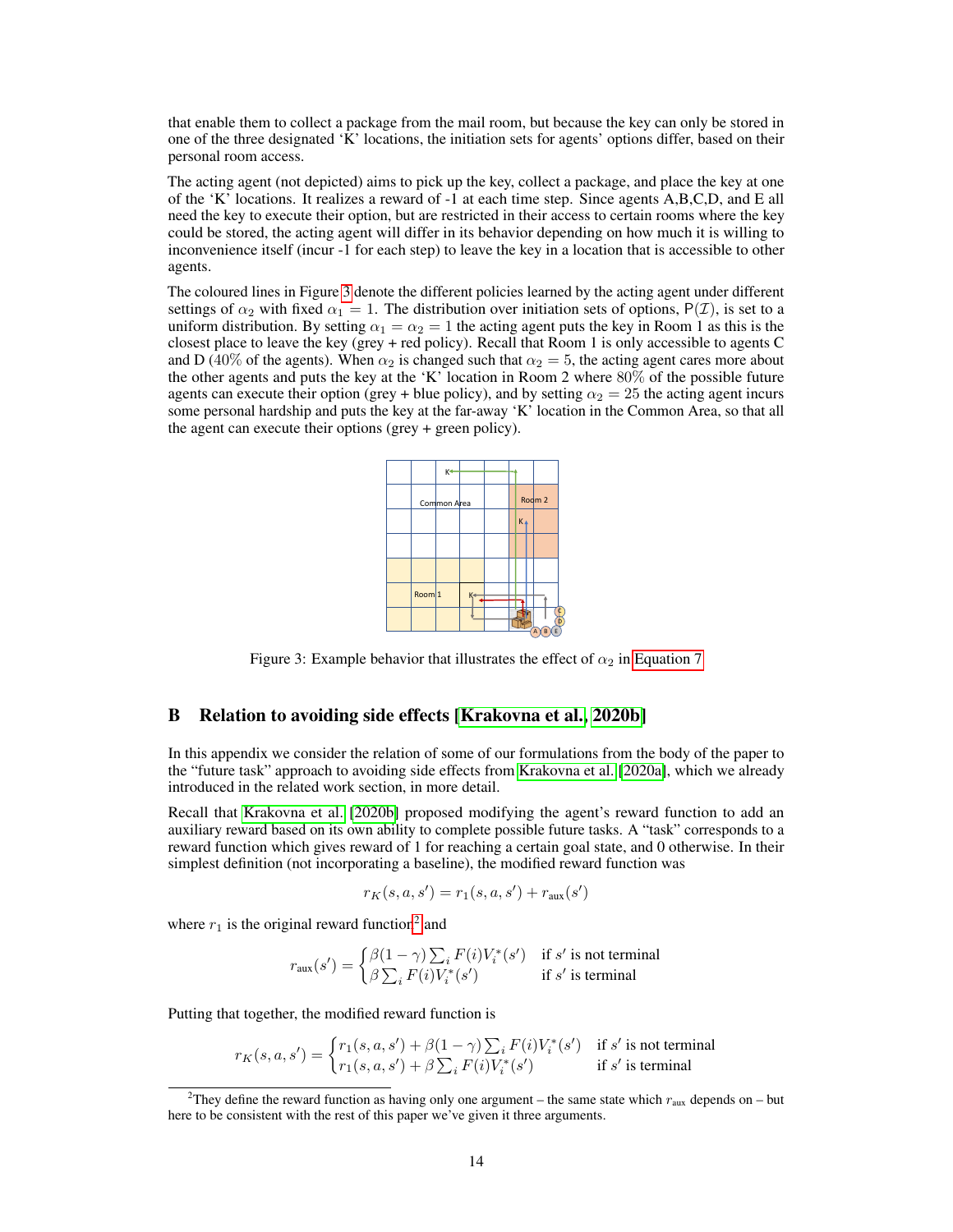In the case where  $\gamma$  (the discount factor) is 1, that simplifies to

$$
r_K(s, a, s') = \begin{cases} r_1(s, a, s') & \text{if } s' \text{ is not terminal} \\ r_1(s, a, s') + \beta \sum_i F(i) V_i^*(s') & \text{if } s' \text{ is terminal} \end{cases}
$$

Meanwhile, our [Equation 1,](#page-2-0) in the case where  $\gamma = 1$ , can be rewritten as

$$
r_{\text{value}}(s, a, s') = \begin{cases} \alpha_1 \cdot r_1(s, a, s') & \text{if } s' \text{ is not terminal} \\ \alpha_1 \cdot r_1(s, a, s') + \alpha_2 \sum_{V \in \mathcal{V}} \mathsf{P}(V) \cdot V(s') & \text{if } s' \text{ is terminal} \end{cases}
$$

Observe that if  $\gamma = 1$ ,  $\alpha_1 = 1$ ,  $\alpha_2 = \beta$ , and  $P(V) = \sum \{F(i) | V_i^* = V\}$  then  $r_K = r_{\text{value}}$ . So in the undiscounted setting  $r_K$  is a special case of  $r_{value}$  (this was already briefly alluded to in the related work section).

#### B.1 Relationship to baselines

In [\[Krakovna et al., 2020b\]](#page-10-2)'s more complicated version of the augmented reward function, the auxiliary reward depends on a "baseline" state  $s_t'$ :

$$
r_{\text{aux}}(s',s'_t) = \begin{cases} \beta(1-\gamma)\sum_i F(i)V^*_i(s',s'_t) & \text{if } s' \text{ is not terminal} \\ \beta\sum_i F(i)V^*_i(s',s'_t) & \text{if } s' \text{ is terminal} \end{cases}
$$

Their definition of  $V_i^*(s', s_t')$  is somewhat complicated, but (as they note) when the environment is deterministic it is equal to  $\min(V_i^*(s'), V_i^*(s'_t))$ .

Recall that our [Equation 3](#page-3-1) was

$$
r_{\text{neg}}(s, a, s') = \begin{cases} \alpha_1 \cdot r_1(s, a, s') & \text{if } s' \text{ is not terminal} \\ \alpha_1 \cdot r_1(s, a, s') + \gamma \cdot \alpha_2 \cdot \sum_{V \in \mathcal{V}} \mathsf{P}(V) \cdot \min(V(s'), V(s_0)) & \text{if } s' \text{ is terminal} \end{cases}
$$

So, if  $\gamma = 1$ ,  $\alpha_1 = 1$ ,  $\alpha_2 = \beta$ ,  $P(V) = \sum \{F(i) | V_i^* = V\}$ , and the environment is deterministic,  $r_{\text{neg}}$  is equal to [\[Krakovna et al., 2020b\]](#page-10-2)'s modified reward function with a starting state baseline.

[Krakovna et al.](#page-10-2) [\[2020b\]](#page-10-2) actually used a more complicated baseline. [Krakovna et al.](#page-10-3) [\[2019\]](#page-10-3) considered several different baselines including a "starting state baseline", but they defined augmented rewards somewhat differently. We leave it to future work to incorporate other baselines into our approach.

#### B.2 Considering different agents

Recall that in [Equation 4](#page-4-1) we introduced  $r_{\text{value}}'$ , an augmented reward function which considered the possible value functions of different agents:

$$
r_{\text{value}}'(s, a, s') = \begin{cases} \alpha_1 \cdot r_1(s, a, s') & \text{if } s' \text{ is not terminal} \\ \alpha_1 \cdot r_1(s, a, s') + \gamma \sum_i \alpha_i \sum_j \mathsf{P}(V_{ij}) \cdot V_j^{(i)}(s') & \text{if } s' \text{ is terminal} \end{cases}
$$

This formulation can be compared to the reward  $r_K$  from [Krakovna et al.](#page-10-5) [\[2020a\]](#page-10-5) in a different way.

Consider the case where  $\gamma = 1$ ,  $\alpha_1 = 1$ , and  $\alpha_i = 0$  for  $i > 1$  (so only the first agent's future reward is considered – all other agents are ignored). We can then simplify the equation to

$$
r'_{\text{value}}(s, a, s') = \begin{cases} r_1(s, a, s') & \text{if } s' \text{ is not terminal} \\ r_1(s, a, s') + \sum_j P(V_{1j}) \cdot V_j^{(1)}(s') & \text{if } s' \text{ is terminal} \end{cases}
$$

Observe that this is equal to  $r_K(s, a, s')$  where  $\beta = 1$  (and  $\gamma = 1$  again) with an appropriate choice of the distributions F and P (e.g.,  $V_i^{(1)} = V_i^*$  and  $F(i) = P(V_{1i})$  for each i).

## <span id="page-14-0"></span>C Experimental details

In this section, we describe the technical details of experiments. All environments are deterministic, and models are trained using Q-Learning and the  $\epsilon$ -greedy algorithm is used to balance between